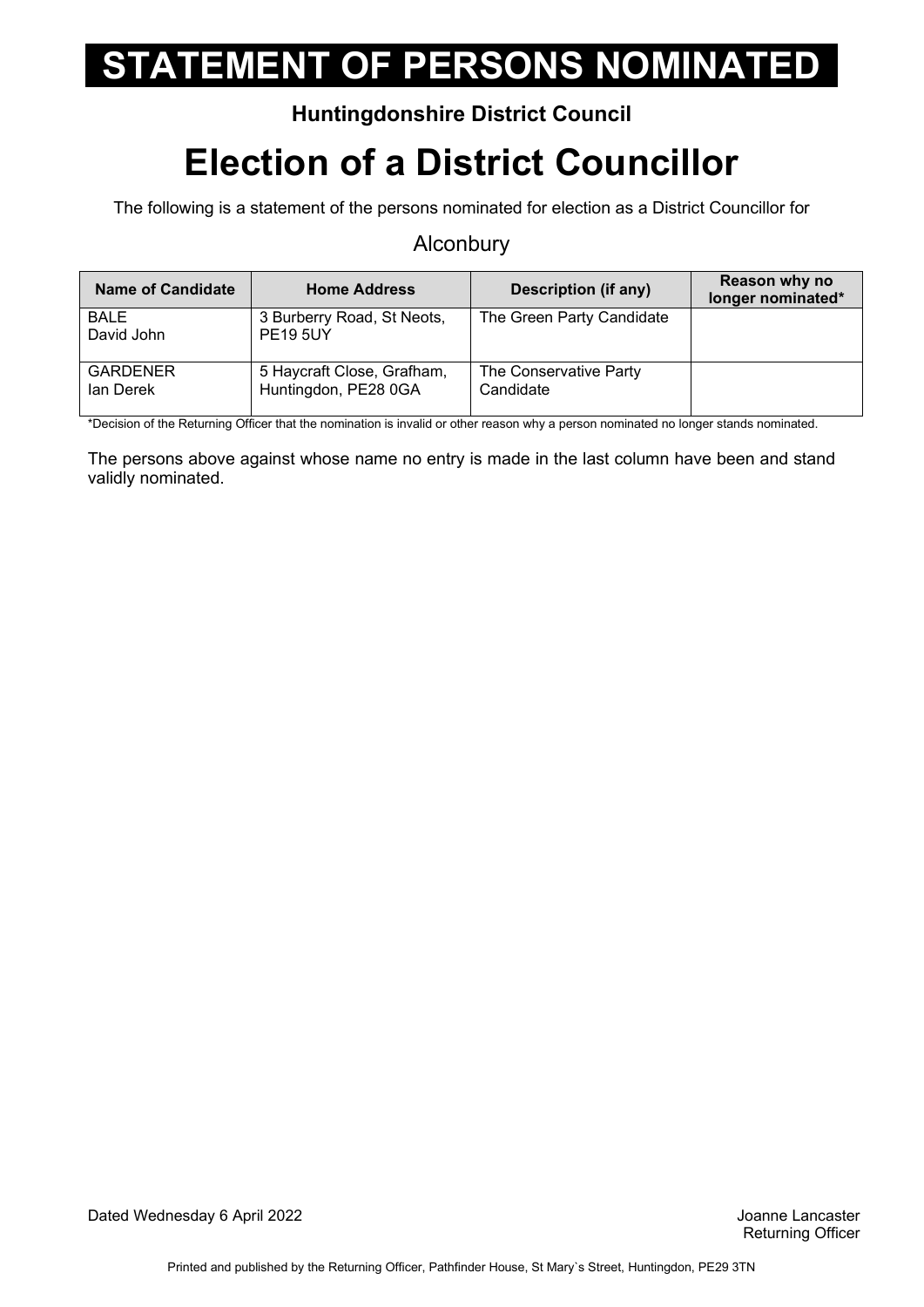### **Huntingdonshire District Council**

## **Election of District Councillors**

The following is a statement of the persons nominated for election as a District Councillor for

#### Brampton

| Name of Candidate             | <b>Home Address</b>                                            | Description (if any)            | Reason why no<br>longer nominated* |
|-------------------------------|----------------------------------------------------------------|---------------------------------|------------------------------------|
| <b>ANSARY</b><br>Raz          | (address in Huntingdonshire)                                   | Conservative Party<br>Candidate |                                    |
| <b>JORDAN</b><br>Patricia Ann | 4, Layton Crescent,<br>Brampton, Huntingdon, PE28<br>4TS       | Liberal Democrat                |                                    |
| <b>REED</b><br>Cameron        | 17 Chestnut Close,<br>Brampton, PE28 4TP                       | Conservative Party<br>Candidate |                                    |
| <b>SHAW</b><br>Dave           | 40 Chestnut Close,<br>Brampton, Huntingdon,<br>Cambs, PE28 4TP | Liberal Democrat                |                                    |

\*Decision of the Returning Officer that the nomination is invalid or other reason why a person nominated no longer stands nominated.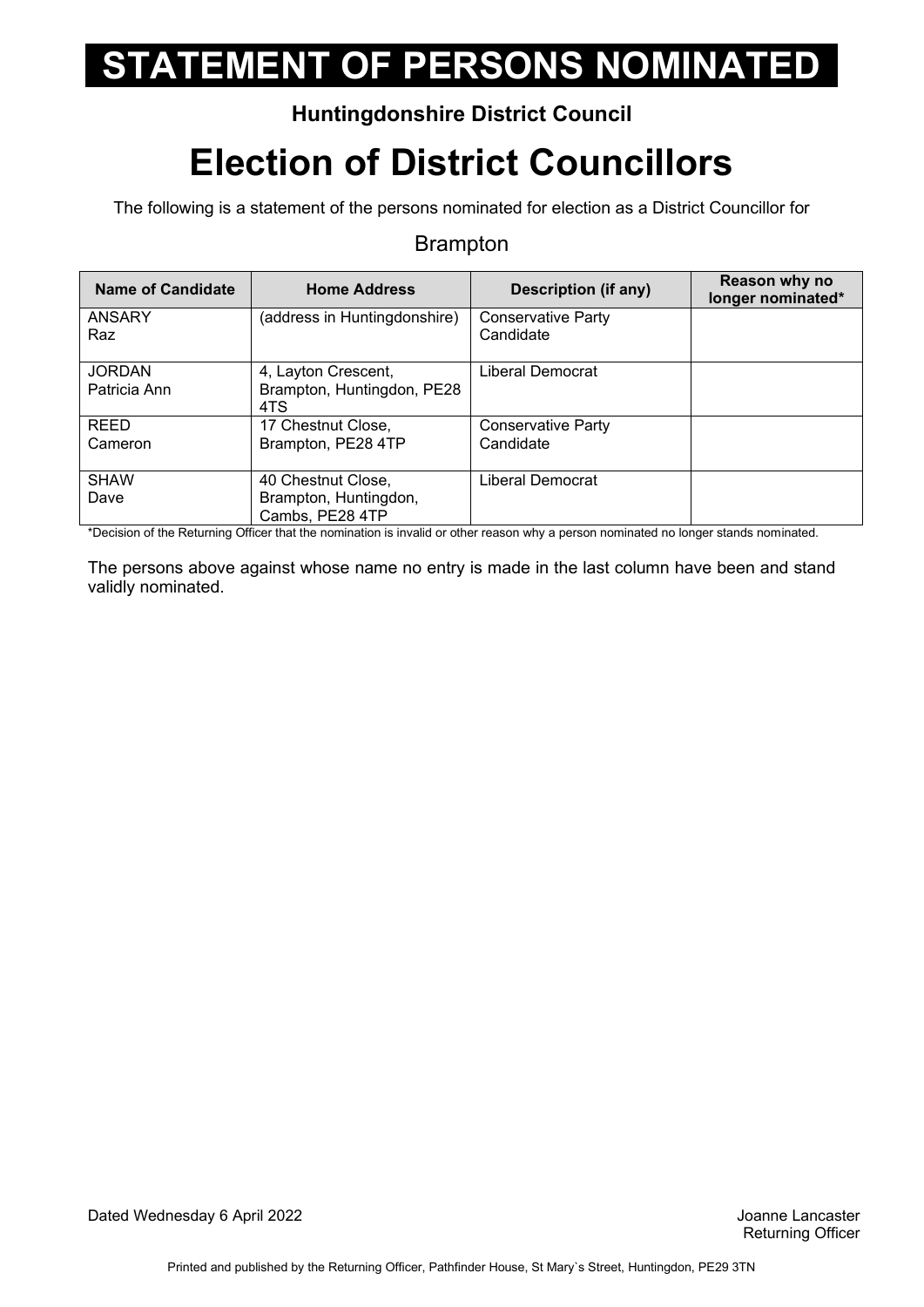#### **Huntingdonshire District Council**

## **Election of a District Councillor**

The following is a statement of the persons nominated for election as a District Councillor for

#### Buckden

| <b>Name of Candidate</b>               | <b>Home Address</b>                | Description (if any)                | Reason why no<br>longer nominated* |
|----------------------------------------|------------------------------------|-------------------------------------|------------------------------------|
| <b>COLLINS</b><br>Sam                  | 99 Mill Road, Buckden, PE19<br>5SN | The Conservative Party<br>Candidate |                                    |
| <b>HASSALL</b><br><b>Martin Andrew</b> | (address in Huntingdonshire)       | Liberal Democrat                    |                                    |

\*Decision of the Returning Officer that the nomination is invalid or other reason why a person nominated no longer stands nominated.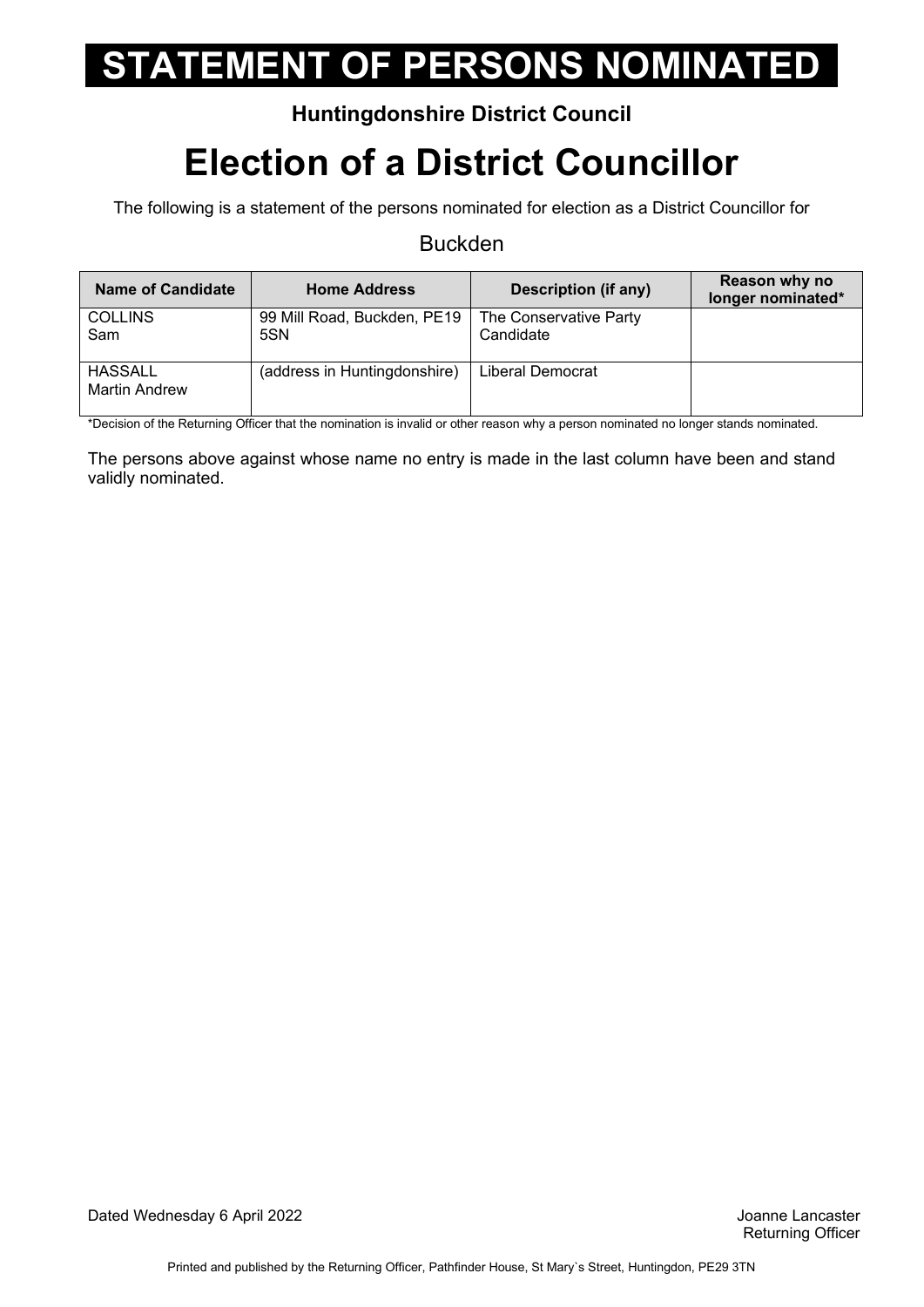### **Huntingdonshire District Council**

### **Election of a District Councillor**

The following is a statement of the persons nominated for election as a District Councillor for

#### Fenstanton

| <b>Name of Candidate</b>      | <b>Home Address</b>                                                     | <b>Description (if any)</b>         | Reason why no<br>longer nominated* |
|-------------------------------|-------------------------------------------------------------------------|-------------------------------------|------------------------------------|
| <b>HUGHES</b><br>James Andrew | Sherwood House, Chapel<br>Close, Hilton, Huntingdon,<br><b>PE28 9NS</b> | Labour Party Candidate              |                                    |
| <b>MEAD</b><br>David Jonathan | 14 Hilton Road, Fenstanton,<br>Huntingdon, Cambs., PE28<br>9LJ          | The Conservative Party<br>Candidate |                                    |
| <b>TEVLIN</b><br>Clare Hannah | (address in Huntingdonshire)                                            | Liberal Democrat                    |                                    |

\*Decision of the Returning Officer that the nomination is invalid or other reason why a person nominated no longer stands nominated.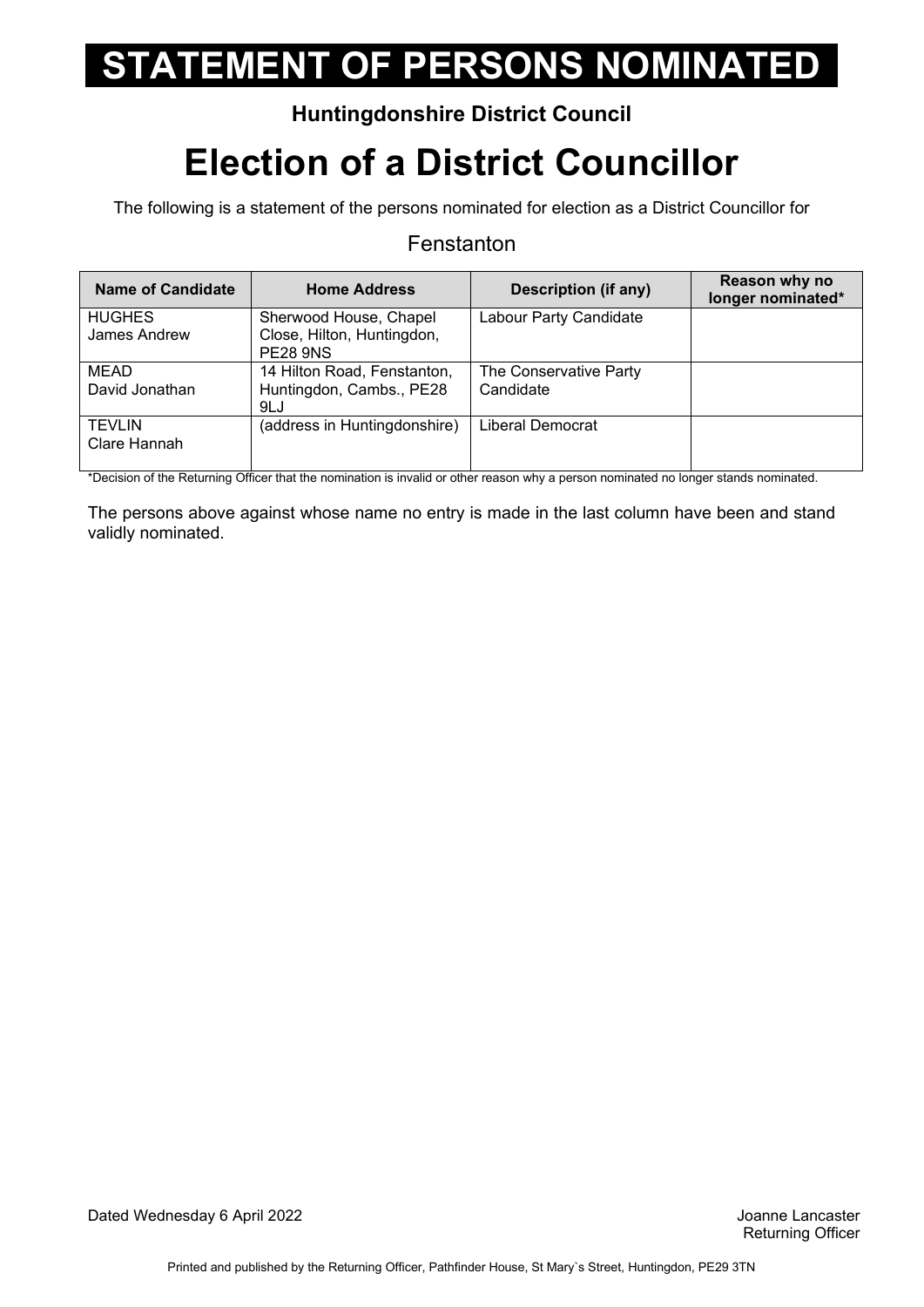### **Huntingdonshire District Council**

## **Election of District Councillors**

The following is a statement of the persons nominated for election as a District Councillor for

#### Godmanchester and Hemingford Abbots

| <b>Name of Candidate</b>                    | <b>Home Address</b>                                                          | <b>Description (if any)</b>            | Reason why no<br>longer nominated* |
|---------------------------------------------|------------------------------------------------------------------------------|----------------------------------------|------------------------------------|
| <b>CONBOY</b><br>Sarah Joanne               | 9 Earning Street,<br>Godmanchester, Cambs,<br><b>PE29 2JD</b>                | Liberal Democrat                       |                                    |
| <b>MICKELBURGH</b><br><b>Brett Alistair</b> | 2 Grainger Avenue,<br>Godmanchester, Huntingdon,<br>Cambridgeshire, PE29 2JT | Liberal Democrat                       |                                    |
| <b>MICKELBURGH</b><br>Debbie                | 2 Grainger Avenue,<br>Godmanchester, Huntingdon,<br>Cambridgeshire, PE29 2JT | Liberal Democrat                       |                                    |
| <b>RANKIN</b><br>Gus Thomas                 | 55 Post Street,<br>Godmanchester, PE29 2AQ                                   | <b>Conservative Party</b><br>Candidate |                                    |
| <b>SIMPSON</b><br>Susan                     | 8 Peate Close,<br>Godmanchester, PE29 2DX                                    | <b>Conservative Party</b><br>Candidate |                                    |
| <b>SMITH</b><br>Sarah                       | (address in Huntingdonshire)                                                 | <b>Reform UK</b>                       |                                    |
| <b>SPARLING</b><br>Paula Jane               | 9 Bergamont Close,<br>Godmanchester, Cambs,<br><b>PE29 2LY</b>               | Conservative Party<br>Candidate        |                                    |

\*Decision of the Returning Officer that the nomination is invalid or other reason why a person nominated no longer stands nominated.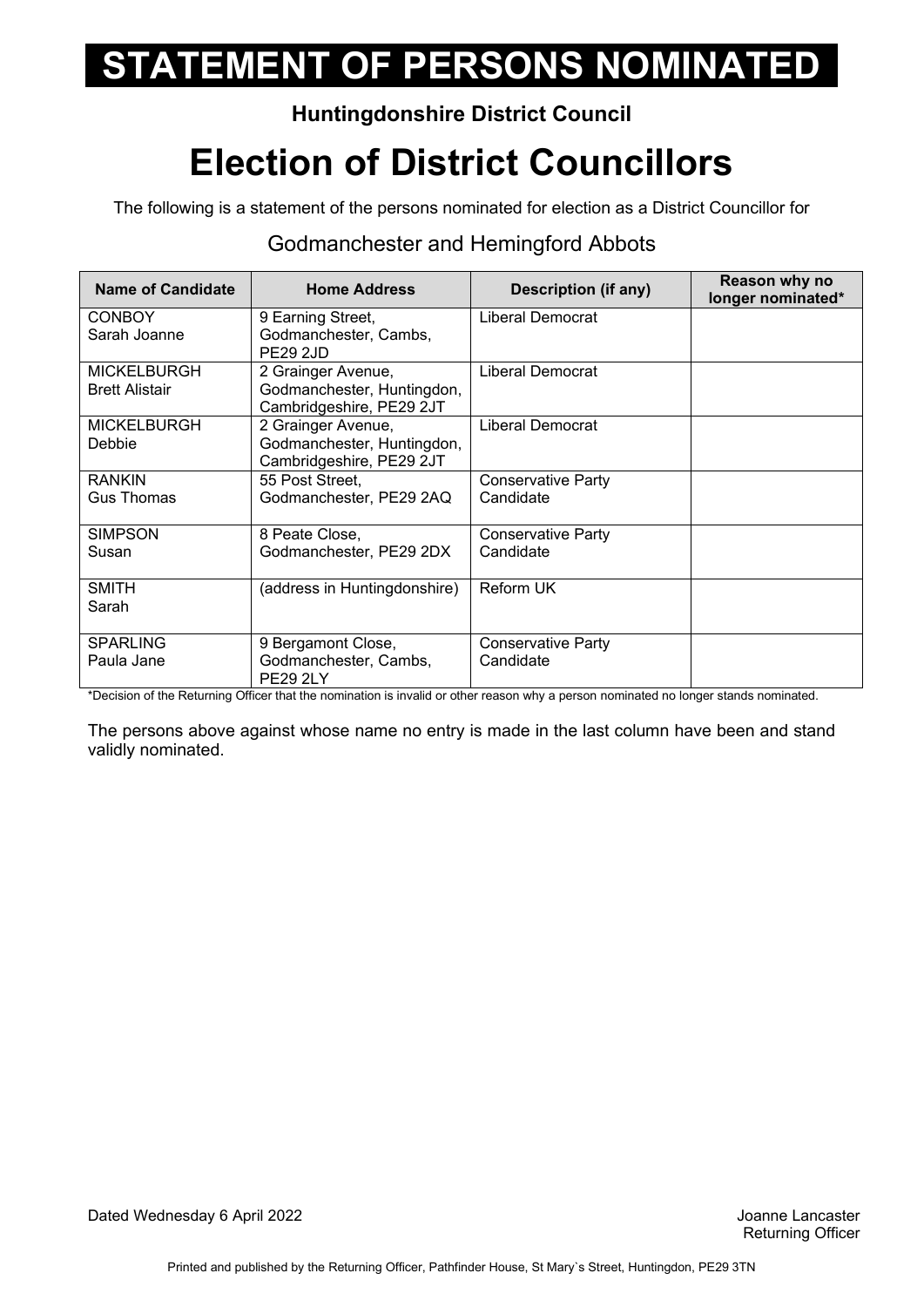#### **Huntingdonshire District Council**

## **Election of a District Councillor**

The following is a statement of the persons nominated for election as a District Councillor for

#### Great Paxton

| Name of Candidate             | <b>Home Address</b>                              | Description (if any)                | Reason why no<br>longer nominated* |
|-------------------------------|--------------------------------------------------|-------------------------------------|------------------------------------|
| <b>ASHBY</b><br>Daniel Martin | 9 Pyms Gardens, Abbotsley,<br><b>PE19 6UR</b>    | Liberal Democrat                    |                                    |
| <b>GOLDSMITH</b><br>Peter     | (address in Huntingdonshire)                     | Labour Party                        |                                    |
| <b>WEST</b><br>Richard John   | 40 Silver Street, Buckden, St<br>Neots, PE19 5TS | The Conservative Party<br>Candidate |                                    |

\*Decision of the Returning Officer that the nomination is invalid or other reason why a person nominated no longer stands nominated.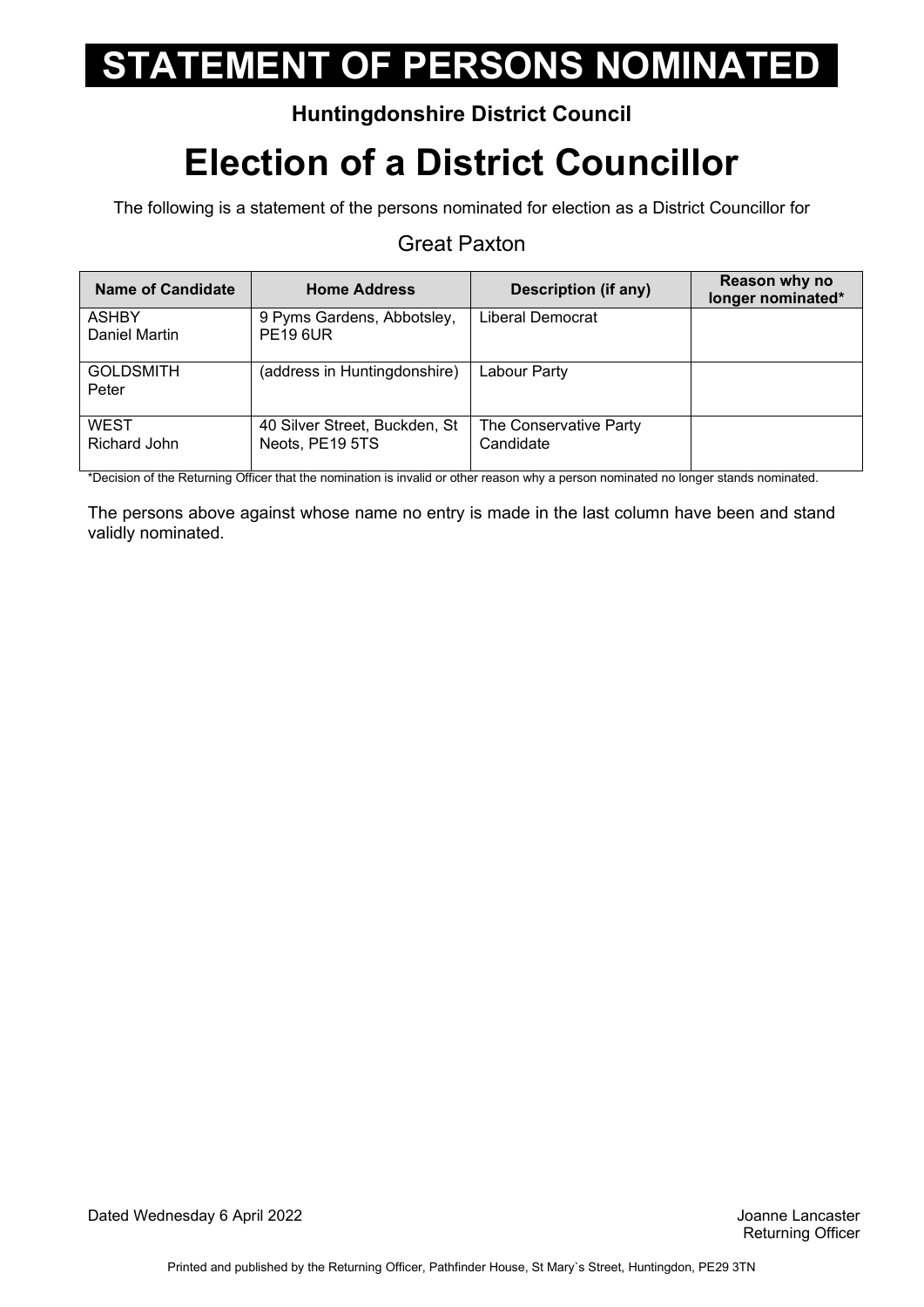#### **Huntingdonshire District Council**

## **Election of a District Councillor**

The following is a statement of the persons nominated for election as a District Councillor for

#### Great Staughton

| Name of Candidate                    | <b>Home Address</b>                              | Description (if any)                | Reason why no<br>longer nominated* |
|--------------------------------------|--------------------------------------------------|-------------------------------------|------------------------------------|
| <b>BOLINGBROKE</b><br>Alexander John | (address in Huntingdonshire)                     | Labour Party                        |                                    |
| <b>CAWLEY</b><br>Stephen             | 34 North Road, Alconbury<br>Weston, PE28 4JU     | The Conservative Party<br>Candidate |                                    |
| <b>MCCUTCHEON</b><br><b>John</b>     | 11 Spinney Field, Ellington,<br>CAMBS., PE28 0AT | The Green Party Candidate           |                                    |

\*Decision of the Returning Officer that the nomination is invalid or other reason why a person nominated no longer stands nominated.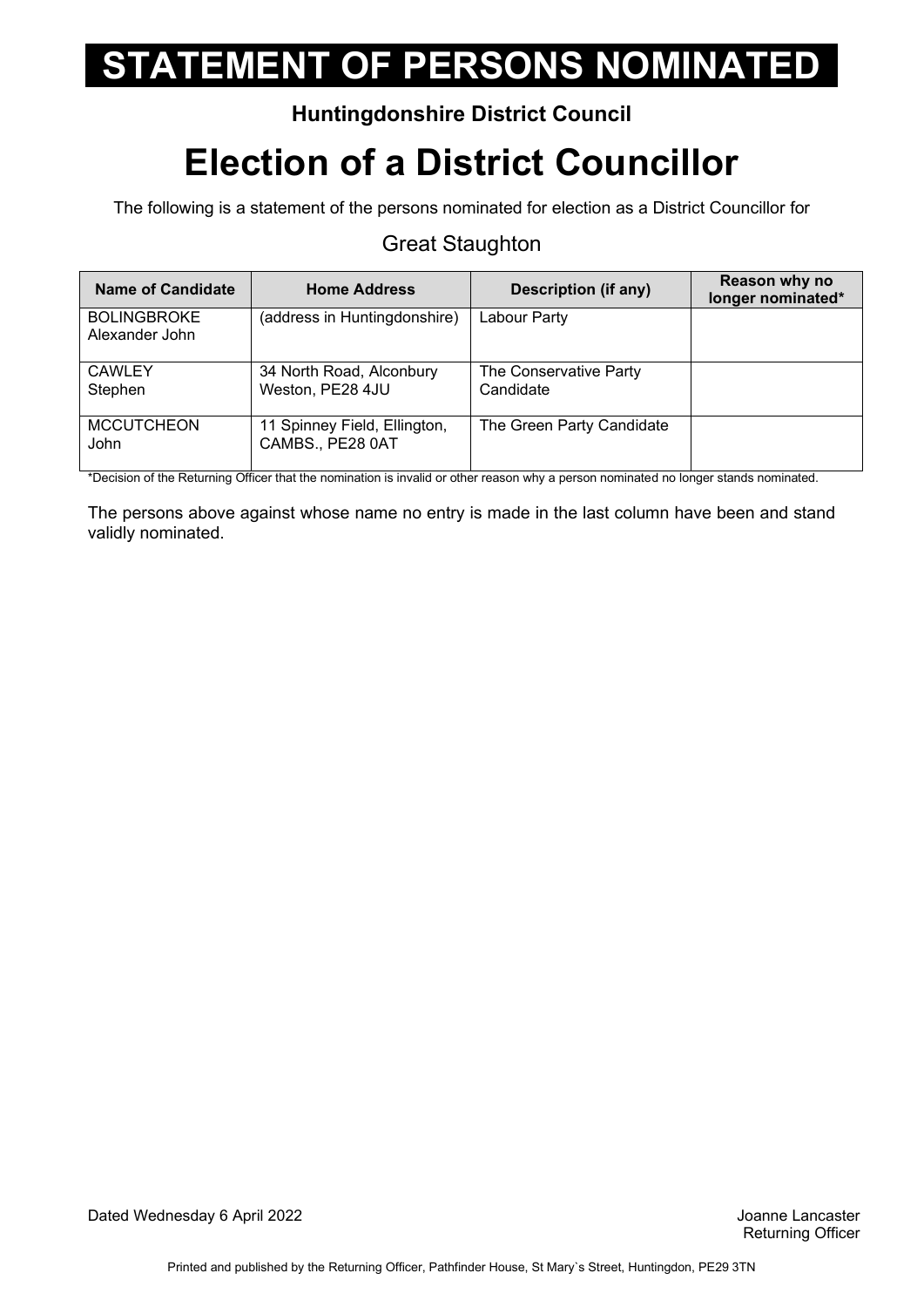### **Huntingdonshire District Council**

## **Election of District Councillors**

The following is a statement of the persons nominated for election as a District Councillor for

### Hemingford Grey and Houghton

| <b>Name of Candidate</b>        | <b>Home Address</b>                                                  | <b>Description (if any)</b>            | Reason why no<br>longer nominated* |
|---------------------------------|----------------------------------------------------------------------|----------------------------------------|------------------------------------|
| <b>DEW</b><br>Doug              | 4 Weir Road, Hemingford<br>Grey, PE28 9EH                            | <b>Conservative Party</b><br>Candidate |                                    |
| <b>GLEADOW</b><br>Michael John  | 5, The Furrows, St. Ives,<br>Cambs, PE27 5WG                         | Labour Party Candidate                 |                                    |
| <b>GUNN-KELLY</b><br>Seona Jane | 64 Home Farm Road,<br>Houghton, Cambridgeshire,<br><b>PE28 2BN</b>   | The Green Party Candidate              |                                    |
| <b>HUNT</b><br>Georgie          | (address in Huntingdonshire)                                         | The Green Party Candidate              |                                    |
| <b>KEANE</b><br>David Norman    | 1 Bells Villas, Mill Street,<br>Houghton, PE28 2BA                   | <b>Conservative Party</b><br>Candidate |                                    |
| <b>LUCAS</b><br>Keith Paul      | 3 Victoria Crescent, Wyton,<br>Huntingdon, PE28 2AL                  | <b>Liberal Democrat</b>                |                                    |
| <b>PRIESTMAN</b><br>David John  | 1 Victoria Terrace,<br>Hemingford Road,<br>Hemingford Grey, PE27 5HD | Liberal Democrat                       |                                    |

\*Decision of the Returning Officer that the nomination is invalid or other reason why a person nominated no longer stands nominated.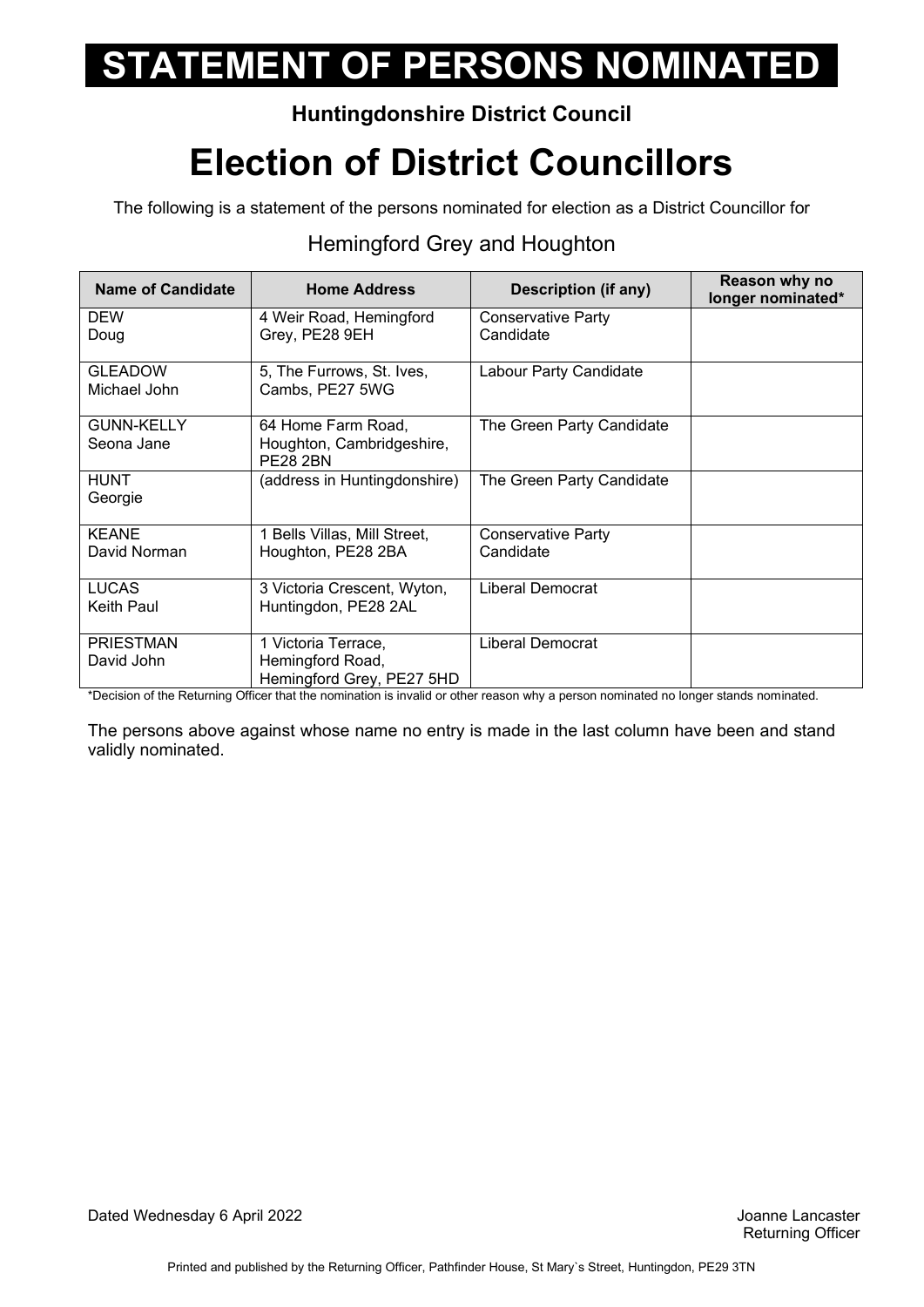### **Huntingdonshire District Council**

## **Election of District Councillors**

The following is a statement of the persons nominated for election as a District Councillor for

#### Holywell-cum-Needingworth

| <b>Name of Candidate</b>    | <b>Home Address</b>                                            | <b>Description (if any)</b>     | Reason why no<br>longer nominated* |
|-----------------------------|----------------------------------------------------------------|---------------------------------|------------------------------------|
| HODGSON-JONES<br>Paul James | <b>Bluntisham House, Rectory</b><br>Road, Bluntisham, PE28 3LN | Conservative Party<br>Candidate |                                    |
| <b>NEISH</b><br>Jon         | 7, Willow Green,<br>Needingworth, St Ives, PE27<br>4SW         | Conservative Party<br>Candidate |                                    |

\*Decision of the Returning Officer that the nomination is invalid or other reason why a person nominated no longer stands nominated.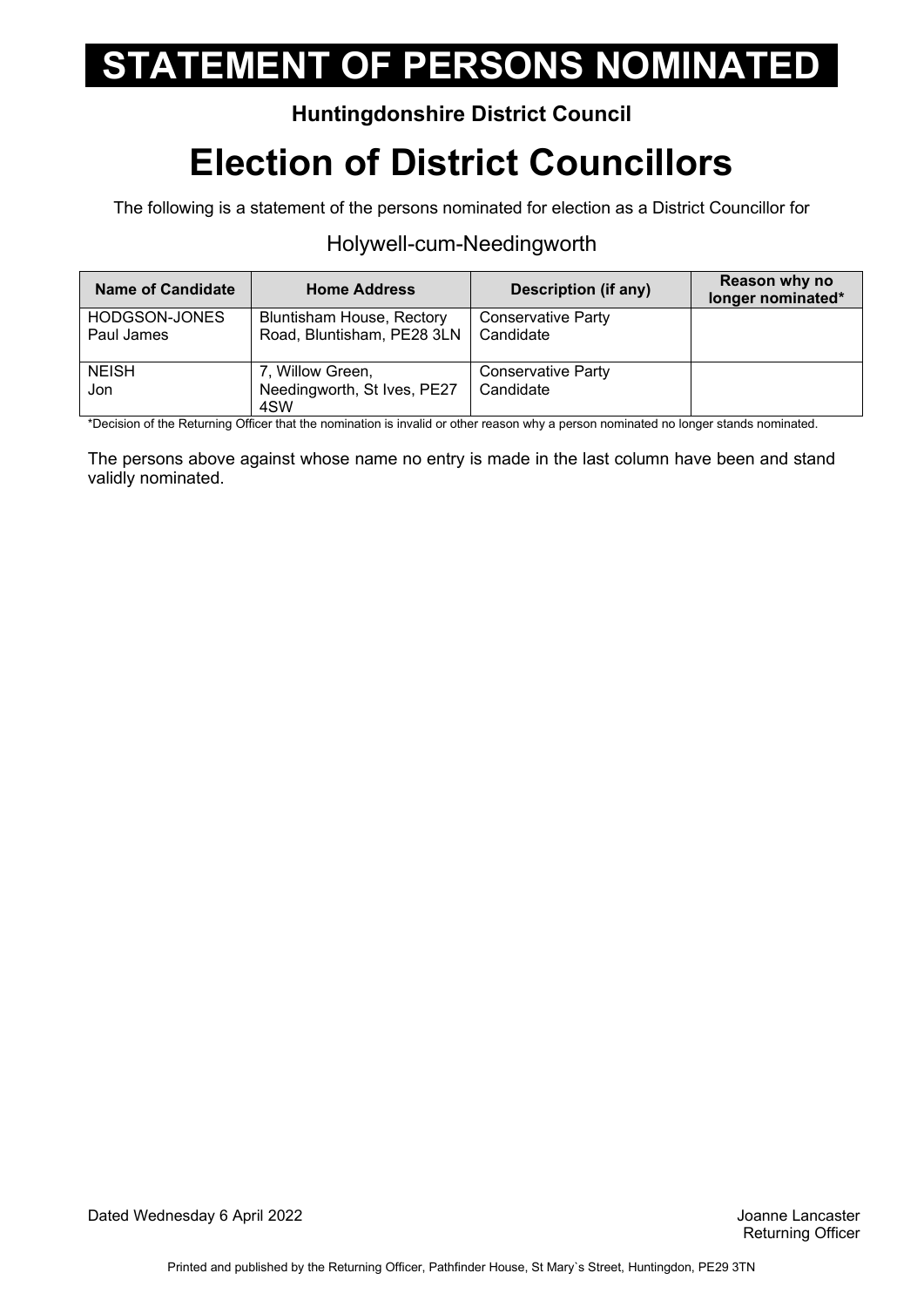### **Huntingdonshire District Council**

## **Election of District Councillors**

The following is a statement of the persons nominated for election as a District Councillor for

#### Huntingdon East

| Name of Candidate           | <b>Home Address</b>                               | <b>Description (if any)</b>            | Reason why no<br>longer nominated* |
|-----------------------------|---------------------------------------------------|----------------------------------------|------------------------------------|
| <b>CASWELL</b><br>Paul John | 46 Desborough Road,<br>Hartford, Huntingdon, PE29 | <b>Conservative Party</b><br>Candidate |                                    |
|                             | 1SN                                               |                                        |                                    |
| <b>HARVEY</b><br>Jo         | (address in Huntingdonshire)                      | Liberal Democrat                       |                                    |
| <b>HUNT</b>                 | 23 Temple Place,                                  | Liberal Democrat                       |                                    |
| Nathan                      | Huntingdon, Cambridgeshire,<br><b>PE29 3RT</b>    |                                        |                                    |
| <b>KING</b>                 | 20 Stoney Close, Hartford,                        | <b>Conservative Party</b>              |                                    |
| Jonas                       | Huntingdon, PE29 1PU                              | Candidate                              |                                    |

\*Decision of the Returning Officer that the nomination is invalid or other reason why a person nominated no longer stands nominated.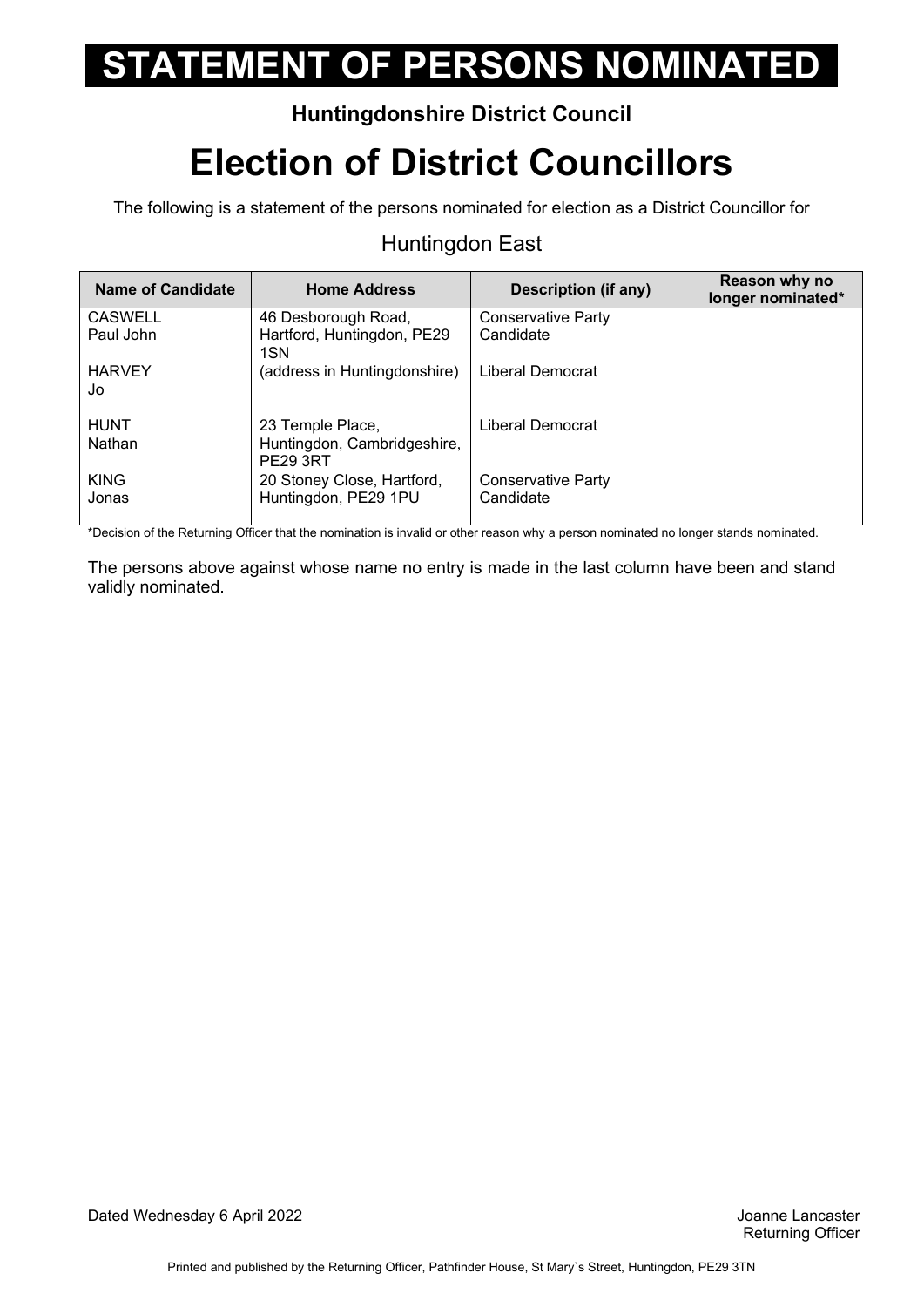### **Huntingdonshire District Council**

## **Election of District Councillors**

The following is a statement of the persons nominated for election as a District Councillor for

#### Huntingdon North

| Name of Candidate                 | <b>Home Address</b>                              | <b>Description (if any)</b>            | Reason why no<br>longer nominated* |
|-----------------------------------|--------------------------------------------------|----------------------------------------|------------------------------------|
| <b>BURTON</b><br>Simon Edward     | 4 Walden Road, Huntingdon,<br><b>PE29 3AZ</b>    | <b>Conservative Party</b><br>Candidate |                                    |
| <b>GEORGE</b><br>Leedo            | 98, Sparrowhawk Way,<br>Huntingdon, PE29 1XY     | Conservative Party<br>Candidate        |                                    |
| <b>KADEWERE</b><br>Marion         | 7 Othello Close, Huntingdon,<br>Cambs, PE29 1SU  | Labour Party Candidate                 |                                    |
| <b>KADEWERE</b><br><b>Patrick</b> | 7 Othello Close, Huntingdon                      | Labour Party Candidate                 |                                    |
| VALATKA<br>Richard                | 6 Skeggles Close,<br>Huntingdon, PE29 6SN        | Conservative Party<br>Candidate        |                                    |
| <b>WAKEFORD</b><br>Sam            | 4 Croft Close, Brampton,<br>Huntingdon, PE28 4TJ | Labour Party Candidate                 |                                    |

\*Decision of the Returning Officer that the nomination is invalid or other reason why a person nominated no longer stands nominated.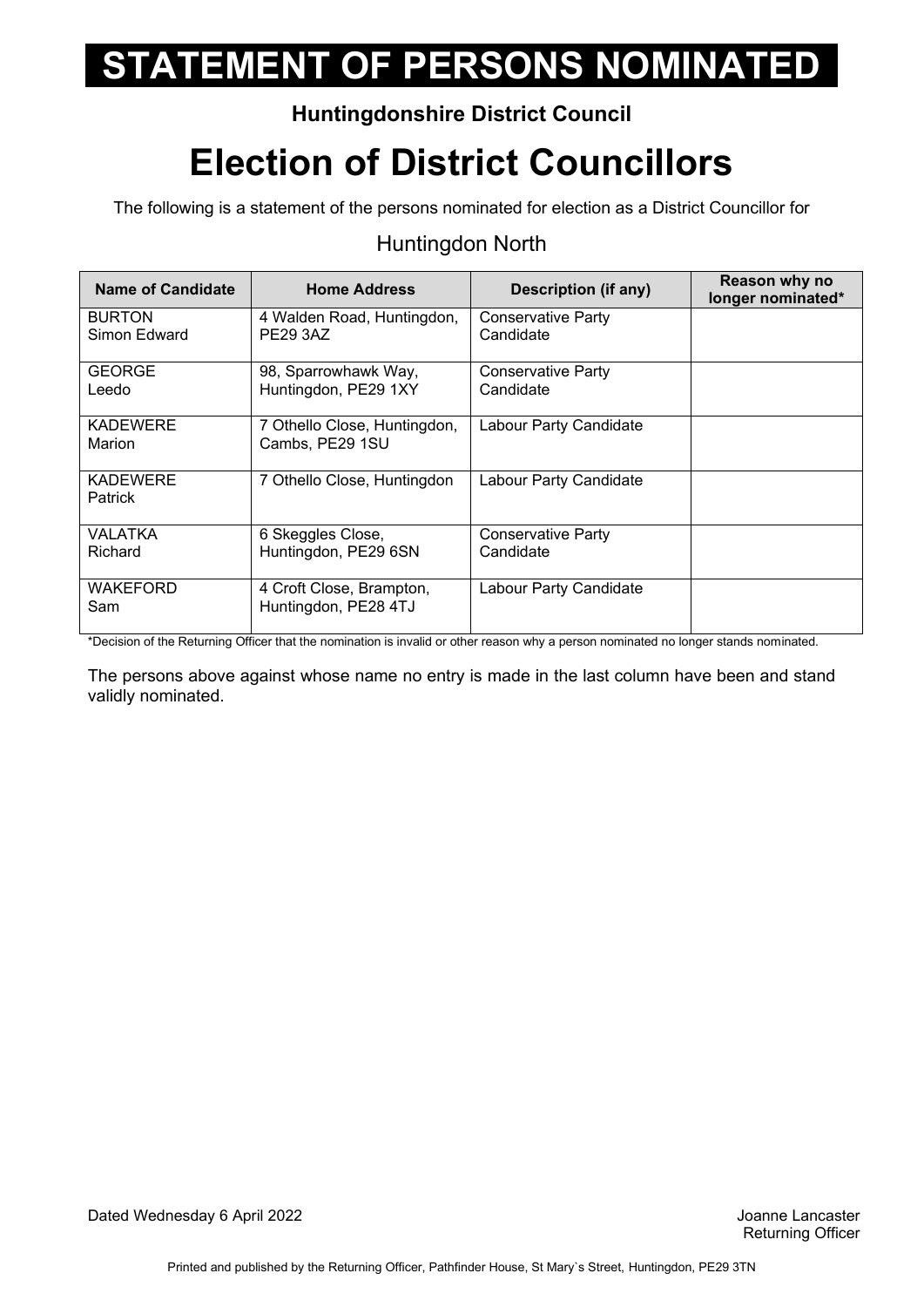### **Huntingdonshire District Council**

## **Election of a District Councillor**

The following is a statement of the persons nominated for election as a District Councillor for

#### Kimbolton

| Name of Candidate                 | <b>Home Address</b>                                                        | Description (if any)                | Reason why no<br>longer nominated* |
|-----------------------------------|----------------------------------------------------------------------------|-------------------------------------|------------------------------------|
| <b>GRAY</b><br>Jonathan           | 2 Station Road, Catworth,<br><b>PE28 0PE</b>                               | The Conservative Party<br>Candidate |                                    |
| <b>LAFIRENZE</b><br>Melina        | (address in Huntingdonshire)                                               | The Green Party candidate           |                                    |
| <b>SLY</b><br><b>Philip Nigel</b> | 18 Freston Close, St Ives,<br>Huntingdonshire,<br>Cambridgeshire, PE27 6AE | Labour Party                        |                                    |

\*Decision of the Returning Officer that the nomination is invalid or other reason why a person nominated no longer stands nominated.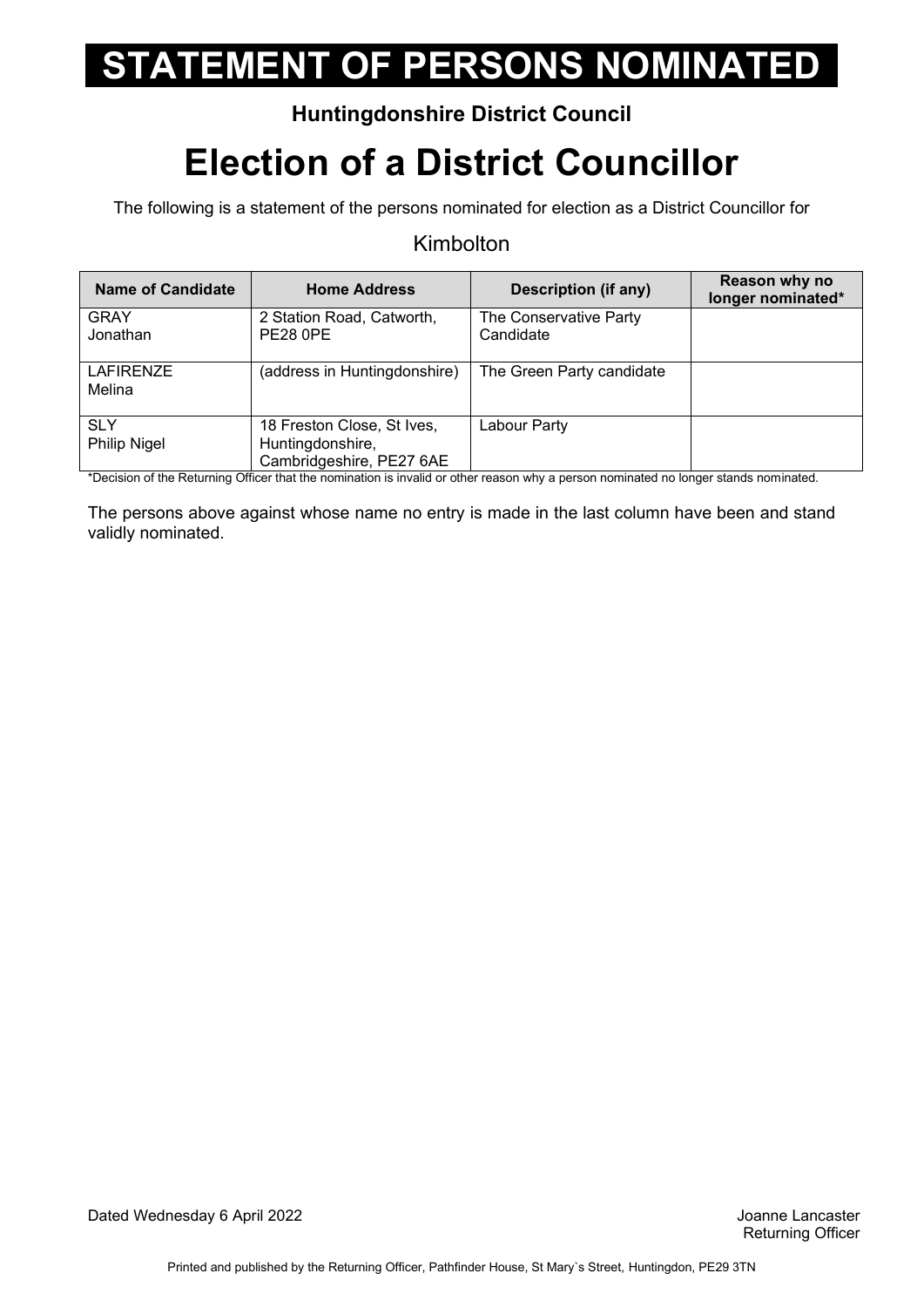### **Huntingdonshire District Council**

## **Election of District Councillors**

The following is a statement of the persons nominated for election as a District Councillor for

#### Ramsey

| <b>Name of Candidate</b>              | <b>Home Address</b>                                                    | Description (if any)                   | Reason why no<br>longer nominated* |
|---------------------------------------|------------------------------------------------------------------------|----------------------------------------|------------------------------------|
| <b>BRERETON</b><br>Roger John         | (address in Huntingdonshire)                                           | <b>Conservative Party</b><br>Candidate |                                    |
| <b>CLARKE</b><br>Jeff                 | Orchard Cottage, Bucks<br>Drove, Ramsey St. Mary's,<br>Cambs, PE26 2TA | <b>Conservative Party</b><br>Candidate |                                    |
| <b>CORNEY</b><br>Steve                | 306 Uggmere Court Rd,<br>Ramsey Heights, Hunts,<br>Cambs, PE26 2RJ     | <b>Conservative Party</b><br>Candidate |                                    |
| <b>HULME</b><br>Tony                  | 21 Lakeway, Somersham,<br>Cambs., PE28 3JN                             | Liberal Democrat                       |                                    |
| <b>TOYER</b><br><b>Matthew Philip</b> | (address in Huntingdonshire)                                           | Labour Party                           |                                    |

\*Decision of the Returning Officer that the nomination is invalid or other reason why a person nominated no longer stands nominated.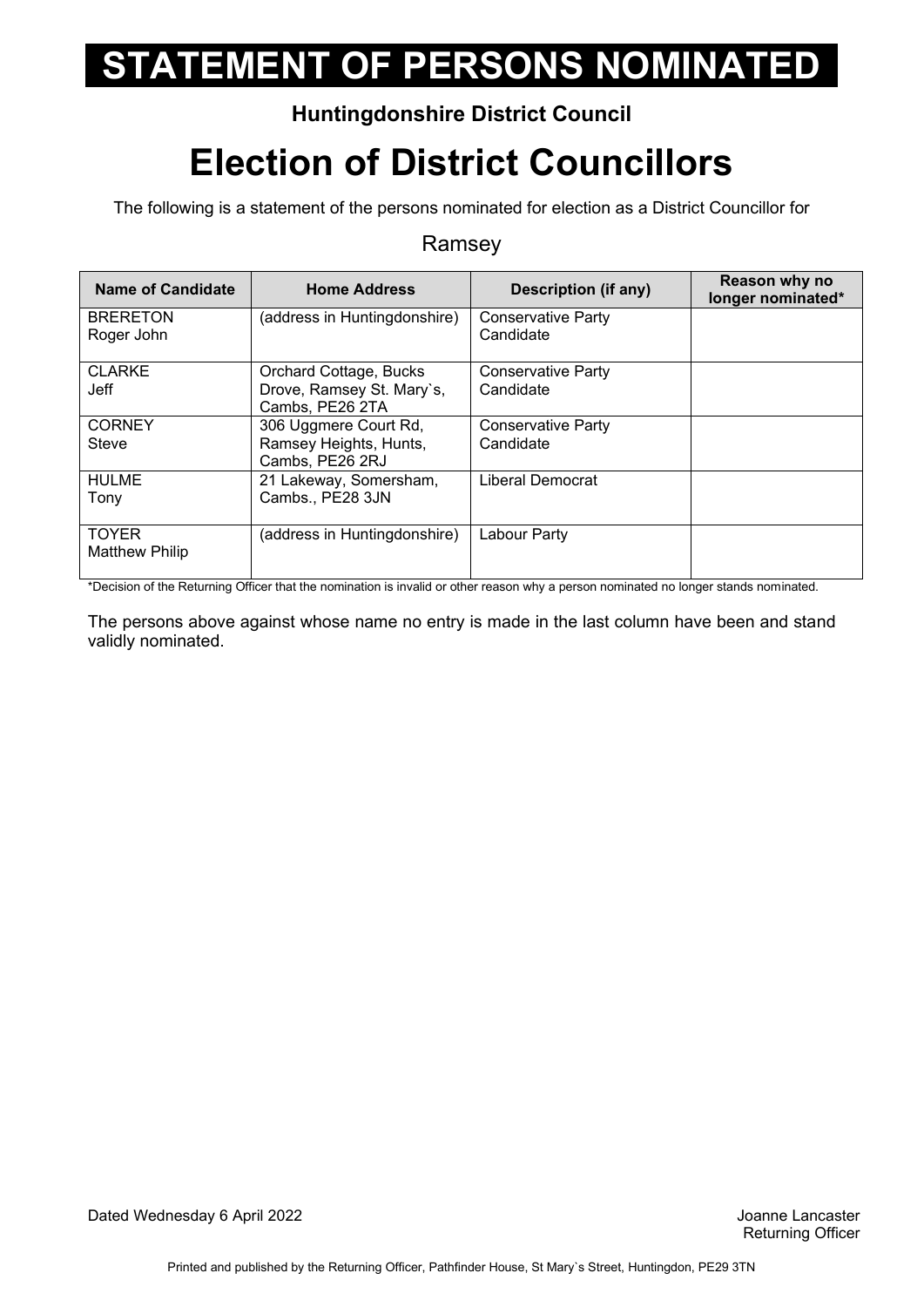### **Huntingdonshire District Council**

## **Election of District Councillors**

The following is a statement of the persons nominated for election as a District Councillor for

#### Sawtry

| <b>Name of Candidate</b> | <b>Home Address</b>            | <b>Description (if any)</b> | Reason why no<br>longer nominated* |
|--------------------------|--------------------------------|-----------------------------|------------------------------------|
| <b>BYWATER</b>           | 9 Crabapple Close, Sawtry,     | <b>Conservative Party</b>   |                                    |
| Simon                    | Huntingdon, Cambs, PE28<br>5QG | Candidate                   |                                    |
| <b>MARTIN</b>            | 17 Hunters Way, Sawtry,        | Conservative Party          |                                    |
| Ross Ben                 | Huntingdon, Cambs, PE28        | Candidate                   |                                    |
|                          | 5SJ                            |                             |                                    |

\*Decision of the Returning Officer that the nomination is invalid or other reason why a person nominated no longer stands nominated.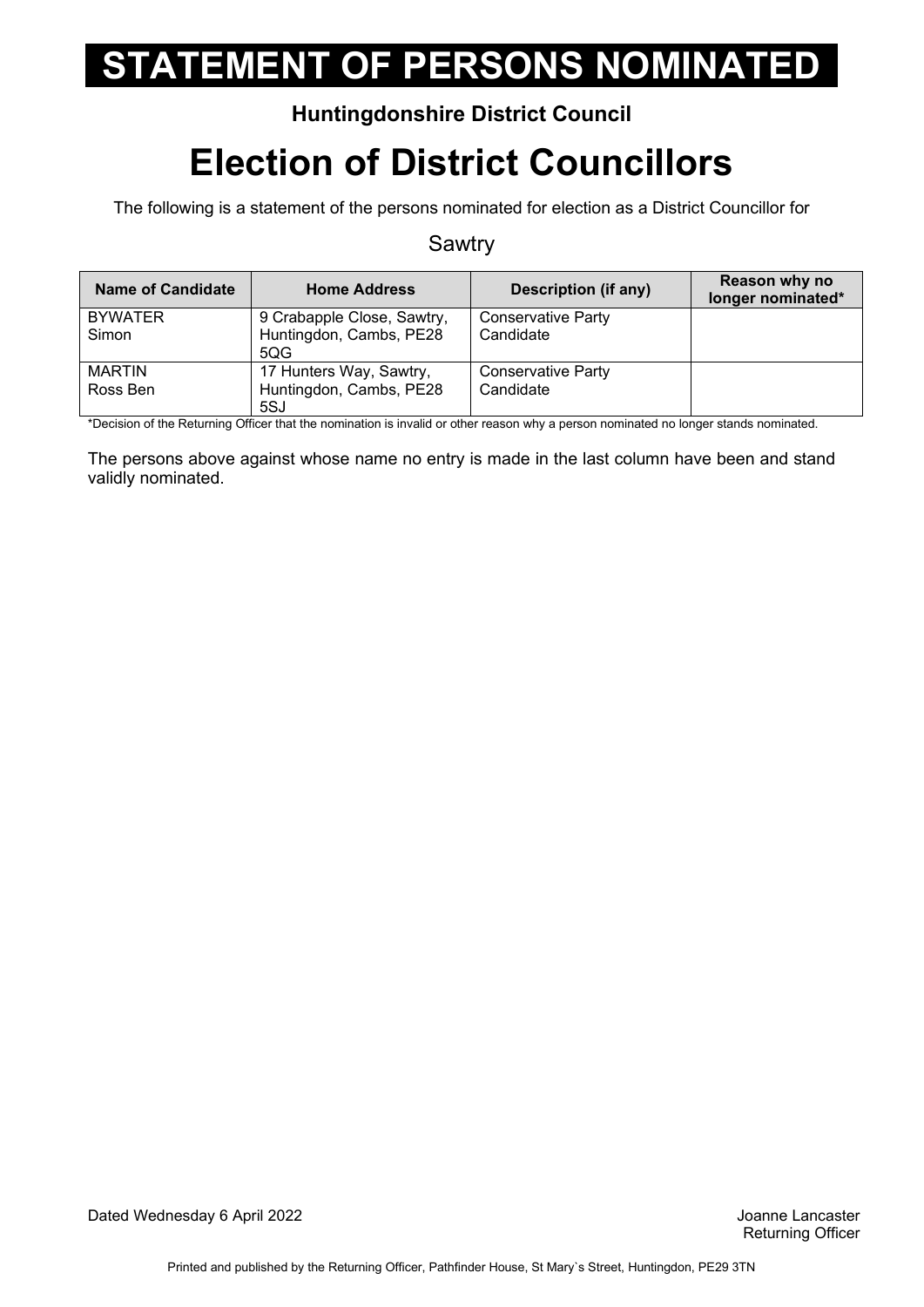#### **Huntingdonshire District Council**

## **Election of a District Councillor**

The following is a statement of the persons nominated for election as a District Councillor for

#### Somersham

| <b>Name of Candidate</b>     | <b>Home Address</b>            | <b>Description (if any)</b> | Reason why no<br>longer nominated* |
|------------------------------|--------------------------------|-----------------------------|------------------------------------|
| <b>CRISWELL</b>              | 23 The Bank, Somersham,        | The Conservative Party      |                                    |
| Steve                        | Huntingdon, Cambs, PE28<br>3DJ | Candidate                   |                                    |
| <b>EVANS</b><br>Martha Daisy | (address in Huntingdonshire)   | Labour Party                |                                    |

\*Decision of the Returning Officer that the nomination is invalid or other reason why a person nominated no longer stands nominated.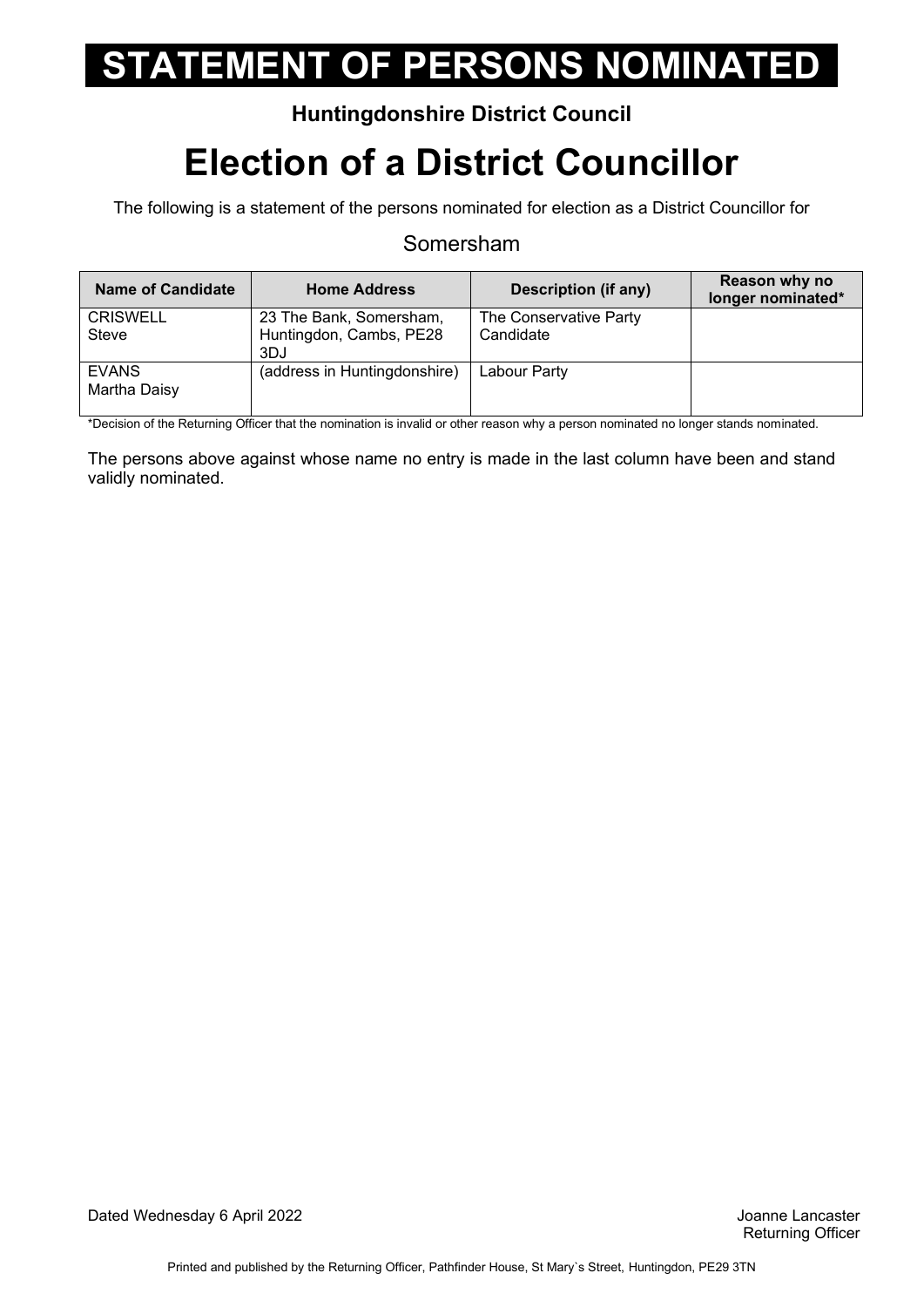### **Huntingdonshire District Council**

## **Election of District Councillors**

The following is a statement of the persons nominated for election as a District Councillor for

#### St Ives East

| Name of Candidate            | <b>Home Address</b>                           | <b>Description (if any)</b>            | Reason why no<br>longer nominated* |
|------------------------------|-----------------------------------------------|----------------------------------------|------------------------------------|
| <b>BURKE</b><br>Michael John | (address in Huntingdonshire)                  | Independent                            |                                    |
| <b>MOKBUL</b><br>Shariga     | (address in Huntingdonshire)                  | Independent                            |                                    |
| <b>ROBERTS</b><br>Adam       | 10 Burleigh Road, St Ives,<br>Cambs, PE27 3DF | <b>Conservative Party</b><br>Candidate |                                    |
| <b>SMITH</b><br>Craig        | 32 The Pound, St Ives,<br>Cambs, PE27 3XQ     | Conservative Party<br>Candidate        |                                    |

\*Decision of the Returning Officer that the nomination is invalid or other reason why a person nominated no longer stands nominated.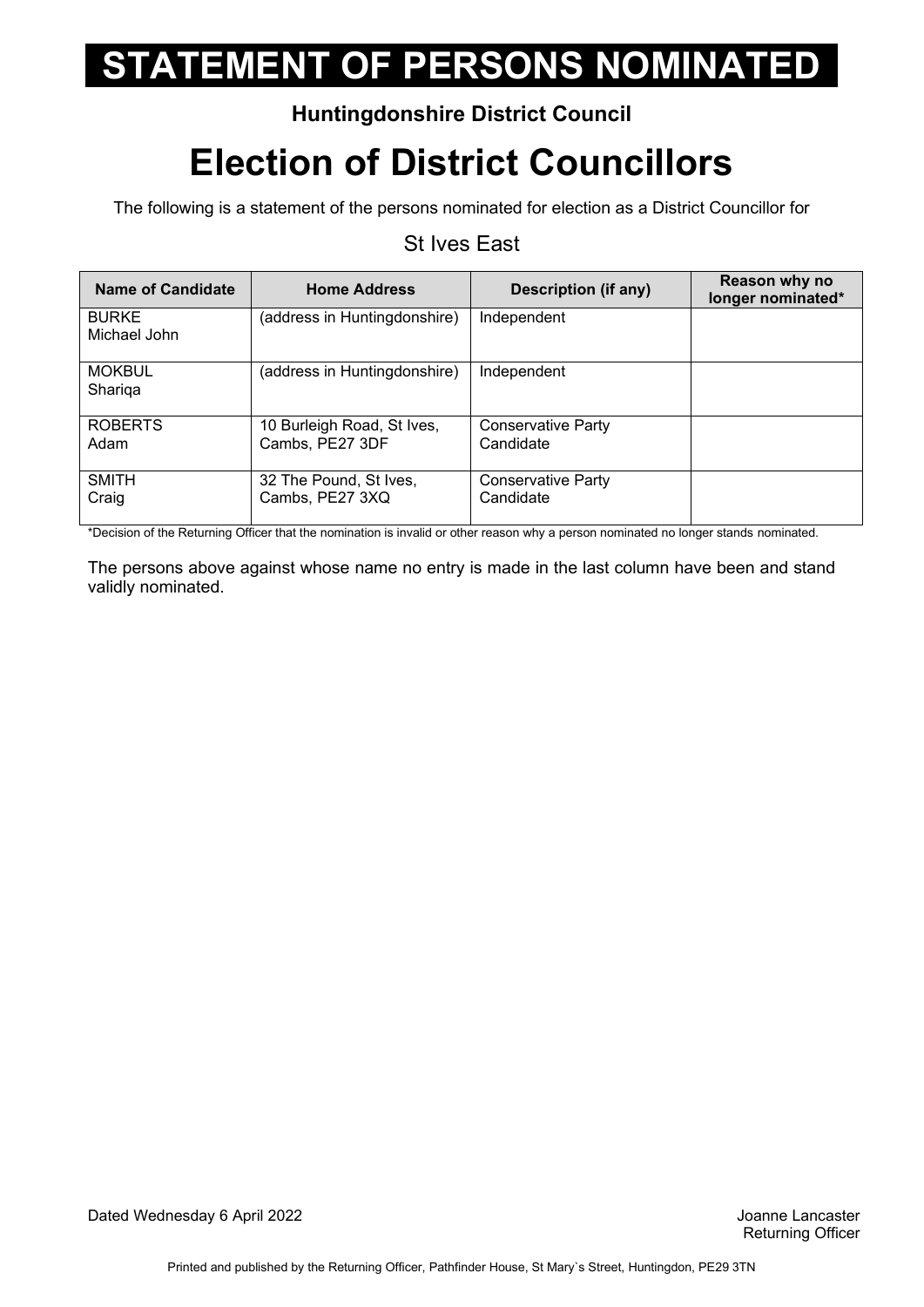### **Huntingdonshire District Council**

## **Election of District Councillors**

The following is a statement of the persons nominated for election as a District Councillor for

### St Ives South

| Name of Candidate           | <b>Home Address</b>                             | Description (if any)                   | Reason why no<br>longer nominated* |
|-----------------------------|-------------------------------------------------|----------------------------------------|------------------------------------|
| D'SOUZA<br>Rianna           | 26 Russet Close, St Ives,<br><b>PE27 3NN</b>    | <b>Conservative Party</b><br>Candidate |                                    |
| GILL<br><b>Martin James</b> | 96 Burstellars, St Ives, PE27<br>3YT            | Conservative Party<br>Candidate        |                                    |
| <b>GLEADOW</b><br>Cath      | 5 The Furrows, St Ives,<br>Cambs, PE27 5WG      | Labour Party Candidate                 |                                    |
| WELLS<br><b>Nic</b>         | 37a The Broadway, St. Ives,<br>Cambs., PE27 5BX | Liberal Democrat                       |                                    |

\*Decision of the Returning Officer that the nomination is invalid or other reason why a person nominated no longer stands nominated.

 The persons above against whose name no entry is made in the last column have been and stand validly nominated.

Dated Wednesday 6 April 2022 Joanne Lancaster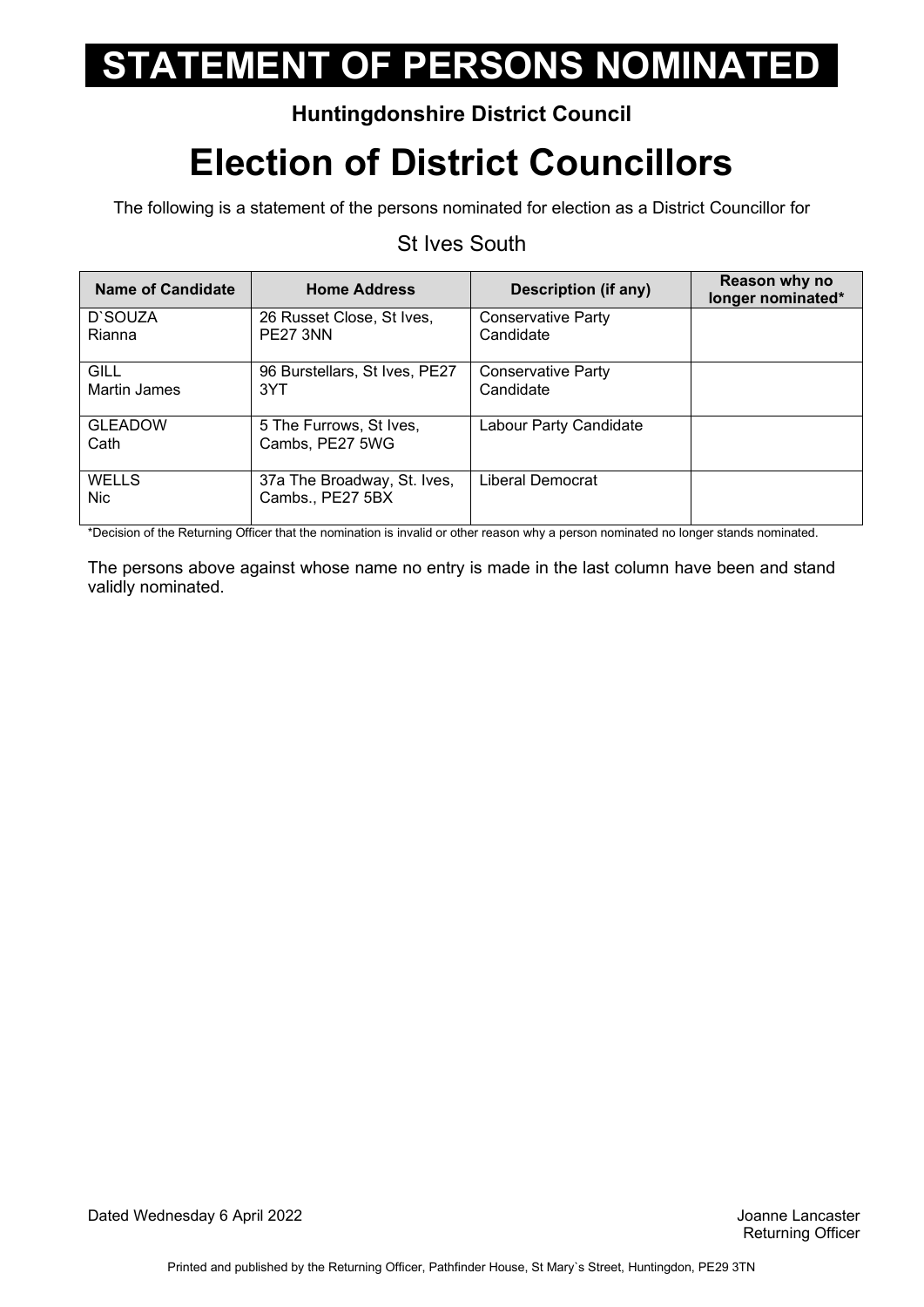#### **Huntingdonshire District Council**

## **Election of a District Councillor**

The following is a statement of the persons nominated for election as a District Councillor for

### St Ives West

| <b>Name of Candidate</b>        | <b>Home Address</b>                        | Description (if any)      | Reason why no<br>longer nominated* |
|---------------------------------|--------------------------------------------|---------------------------|------------------------------------|
| <b>FULLER</b>                   | 8 Sarah Grace Court, New                   | The Conservative Party    |                                    |
| Ryan                            | Road, St Ives, PE27 5DS                    | Candidate                 |                                    |
| <b>KERR</b><br>Julie Elizabeth  | 15 Crown Walk, St Ives,<br><b>PE27 5QN</b> | Independent               |                                    |
| <b>LAYCOCK</b><br>Daniel Edward | (address in Huntingdonshire)               | The Green Party Candidate |                                    |

\*Decision of the Returning Officer that the nomination is invalid or other reason why a person nominated no longer stands nominated.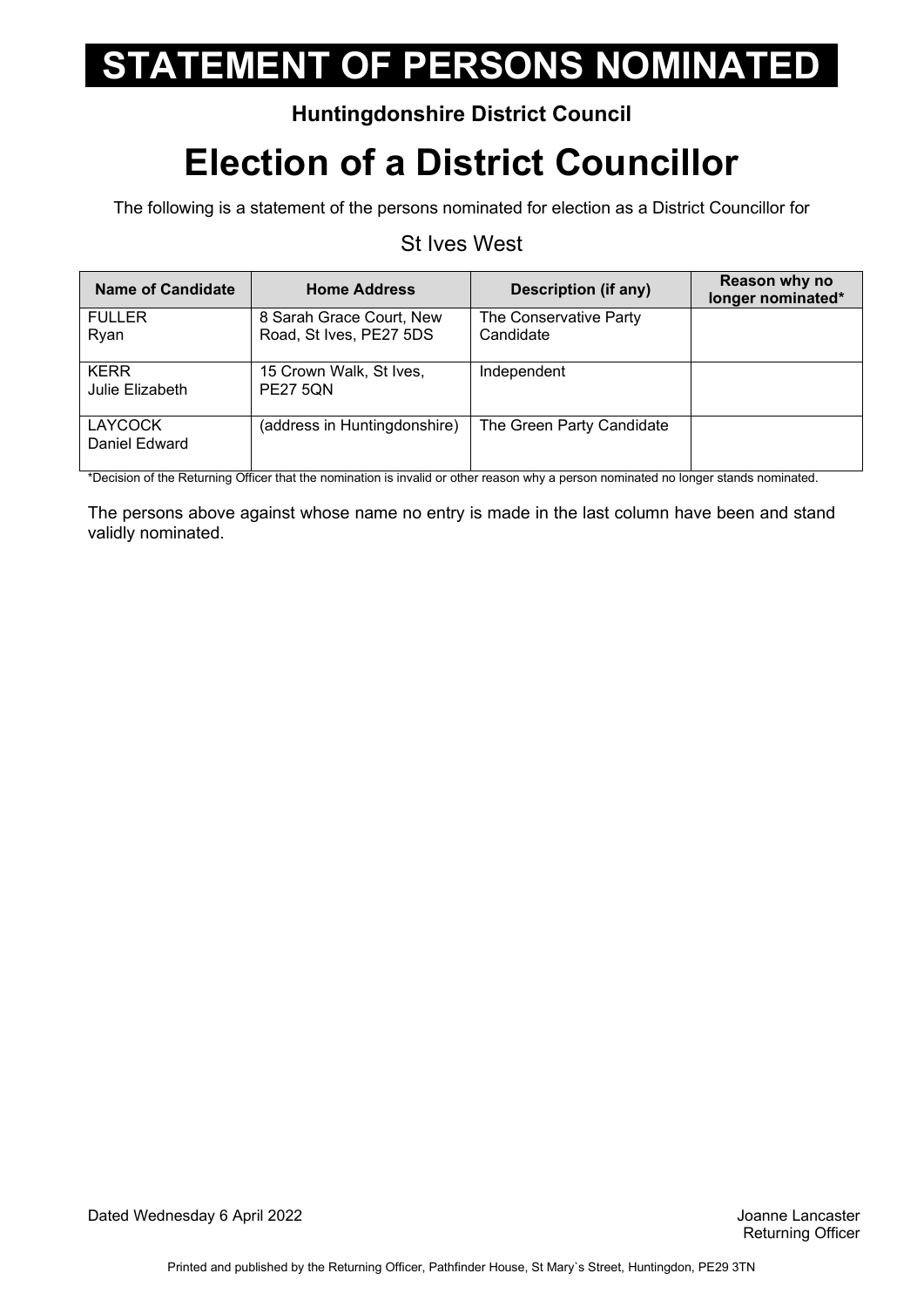### **Huntingdonshire District Council**

## **Election of District Councillors**

The following is a statement of the persons nominated for election as a District Councillor for

### St Neots East

| <b>Name of Candidate</b>          | <b>Home Address</b>                           | <b>Description (if any)</b>            | Reason why no<br>longer nominated* |
|-----------------------------------|-----------------------------------------------|----------------------------------------|------------------------------------|
| AHMED<br>Mokbul                   | (address in Huntingdonshire)                  | <b>Conservative Party</b><br>Candidate |                                    |
| DAVENPORT-RAY<br>Lara Charlene    | 73 Hogsden Leys, St Neots,<br><b>PE196AD</b>  | The Green Party candidate              |                                    |
| <b>LAAKKONEN</b><br>Ari           | (address in Huntingdonshire)                  | <b>Conservative Party</b><br>Candidate |                                    |
| <b>PICKERING</b><br>Marcus Jerome | 18 Lannesbury Crescent, St<br>Neots, PE19 6AF | Independent                            |                                    |

\*Decision of the Returning Officer that the nomination is invalid or other reason why a person nominated no longer stands nominated.

 The persons above against whose name no entry is made in the last column have been and stand validly nominated.

Dated Wednesday 6 April 2022 Joanne Lancaster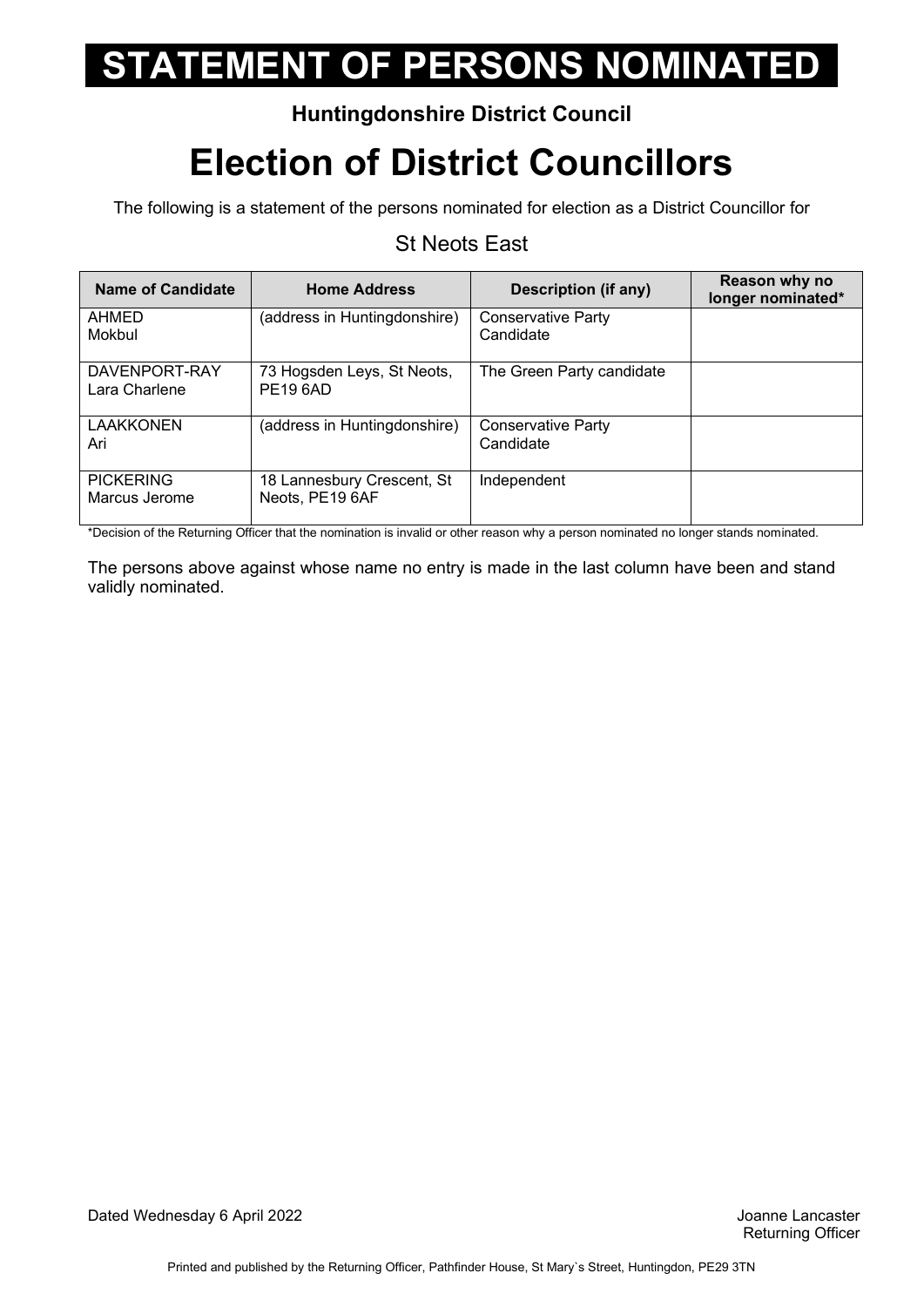### **Huntingdonshire District Council**

### **Election of District Councillors**

The following is a statement of the persons nominated for election as a District Councillor for

### St Neots Eatons

| <b>Name of Candidate</b>                 | <b>Home Address</b>                                                         | <b>Description (if any)</b>            | Reason why no<br>longer nominated* |
|------------------------------------------|-----------------------------------------------------------------------------|----------------------------------------|------------------------------------|
| <b>ALLARD</b><br><b>Thomas Tavenndi</b>  | (address in Huntingdonshire)                                                | The Green Party Candidate              |                                    |
| <b>BANKS</b><br><b>Barry Sidney</b>      | 2 Wheatsheaf Road, Eaton<br>Socon, St Neots,<br>Huntingdonshire             | St. Neots Independent Group            |                                    |
| <b>CATMUR</b><br>James Roger             | 26-28 Church St., Great<br>Gransden, Sandy, SG19 3AF                        | Liberal Democrat                       |                                    |
| <b>FARRER</b><br><b>Bob</b>              | 151A Crosshall Road, Eaton<br>Ford, St Neots, Huntingdon,<br><b>PE197GB</b> | Independent                            |                                    |
| <b>GOODMAN</b><br>Catherine James        | 138 Duck Lane, St. Neots,<br><b>PE19 2EQ</b>                                | The Green Party candidate              |                                    |
| <b>HUNT</b><br>Jacqueline Priscilla      | 12 Sundew Close, Eaton<br>Ford, St Neots, Cambs,<br><b>PE197GN</b>          | <b>Liberal Democrat</b>                |                                    |
| <b>JENNINGS</b><br>Andrew Rayner         | 3 Green Gables, Eaton Ford,<br>St Neots, PE19 7SL                           | <b>Conservative Party</b><br>Candidate |                                    |
| <b>MASLEN</b><br>Colin John              | 9, Byng Close, Eaton Socon,<br>St. Neots                                    | St. Neots Independent Group            |                                    |
| <b>PRITCHARD</b><br>Anna Lisa Clenachan  | (address in Huntingdonshire)                                                | The Green Party candidate              |                                    |
| <b>SEEFF</b><br>Geoffrey Michael         | 4 Radland Close, St Neots,<br><b>PE196BO</b>                                | <b>Liberal Democrat</b>                |                                    |
| <b>THORPE</b><br>Gordon Sydney<br>Edward | 5 Milton Avenue, Eaton Ford,<br>St Neots, PE19 7LH                          | St. Neots Independent Group            |                                    |
| <b>WELTON</b><br>Graham John             | 17 Lottings Way, Eaton Ford,<br>St Neots, PE19 7QX                          | <b>Conservative Party</b><br>Candidate |                                    |
| <b>WESTON</b><br>Neal John               | 3 Green Gables, Eaton Ford,<br>St Neots, PE19 7SL                           | Conservative Party<br>Candidate        |                                    |

\*Decision of the Returning Officer that the nomination is invalid or other reason why a person nominated no longer stands nominated.

 The persons above against whose name no entry is made in the last column have been and stand validly nominated.

Dated Wednesday 6 April 2022 Joanne Lancaster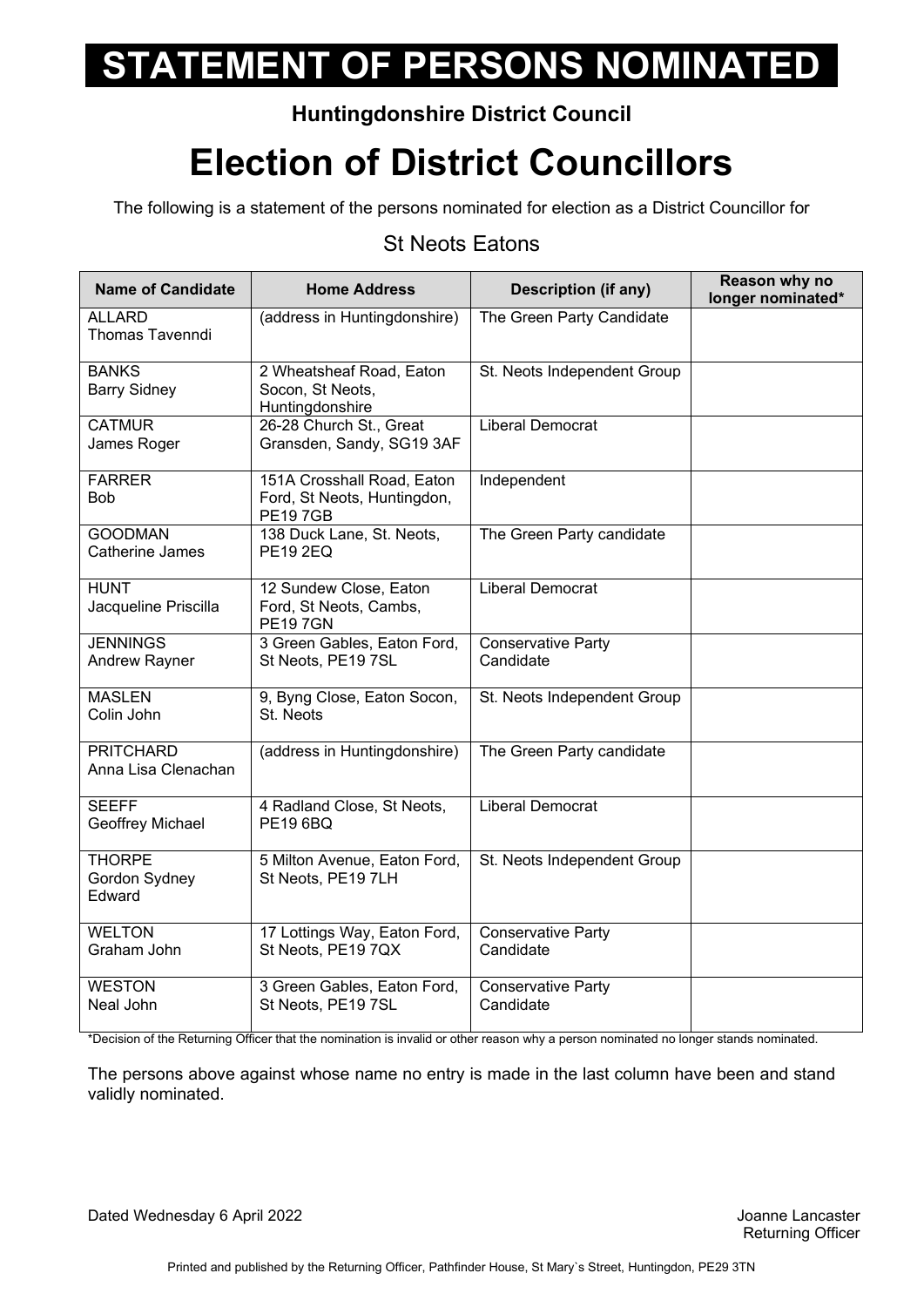### **Huntingdonshire District Council**

## **Election of District Councillors**

The following is a statement of the persons nominated for election as a District Councillor for

### St Neots Eynesbury

| Name of Candidate                    | <b>Home Address</b>                                       | <b>Description (if any)</b>            | Reason why no<br>longer nominated* |
|--------------------------------------|-----------------------------------------------------------|----------------------------------------|------------------------------------|
| <b>BEEBY</b><br>Sue                  | 24 St Mary's Street,<br>Eynesbury, PE19 2TA               | <b>Conservative Party</b><br>Candidate |                                    |
| <b>DUCKWORTH</b><br>Amy Louise       | (address in Huntingdonshire)                              | Labour Party Candidate                 |                                    |
| <b>EATON</b><br>Nigel                | 1 Gedney Way, St Neots,<br><b>PE190AN</b>                 | <b>Conservative Party</b><br>Candidate |                                    |
| <b>FOWLER</b><br>Victoria Nina Jayne | (address in Huntingdonshire)                              | Labour Party Candidate                 |                                    |
| <b>MILLAR</b><br>Luke David          | The Hyde Park PH, 46 New<br>Street, St Neots, PE19 1AJ    | <b>Conservative Party</b><br>Candidate |                                    |
| <b>STROUD</b><br><b>Helen Mary</b>   | (address in Huntingdonshire)                              | Labour Party Candidate                 |                                    |
| <b>TAYLOR</b><br>lan Pele            | 66 Wren Walk, Eynesbury,<br>St. Neots, Cambs, PE19<br>2GE | St. Neots Independent Group            |                                    |
| <b>TAYLOR</b><br>Simone Leigh        | 66 Wren Walk, Eynesbury,<br>St. Neots, Cambs, PE19<br>2GE | St. Neots Independent Group            |                                    |
| <b>TERRY</b><br>Doug                 | 21 Whitehall Walk, St Neots,<br>Cambridgeshire, PE19 2EE  | St. Neots Independent Group            |                                    |

\*Decision of the Returning Officer that the nomination is invalid or other reason why a person nominated no longer stands nominated.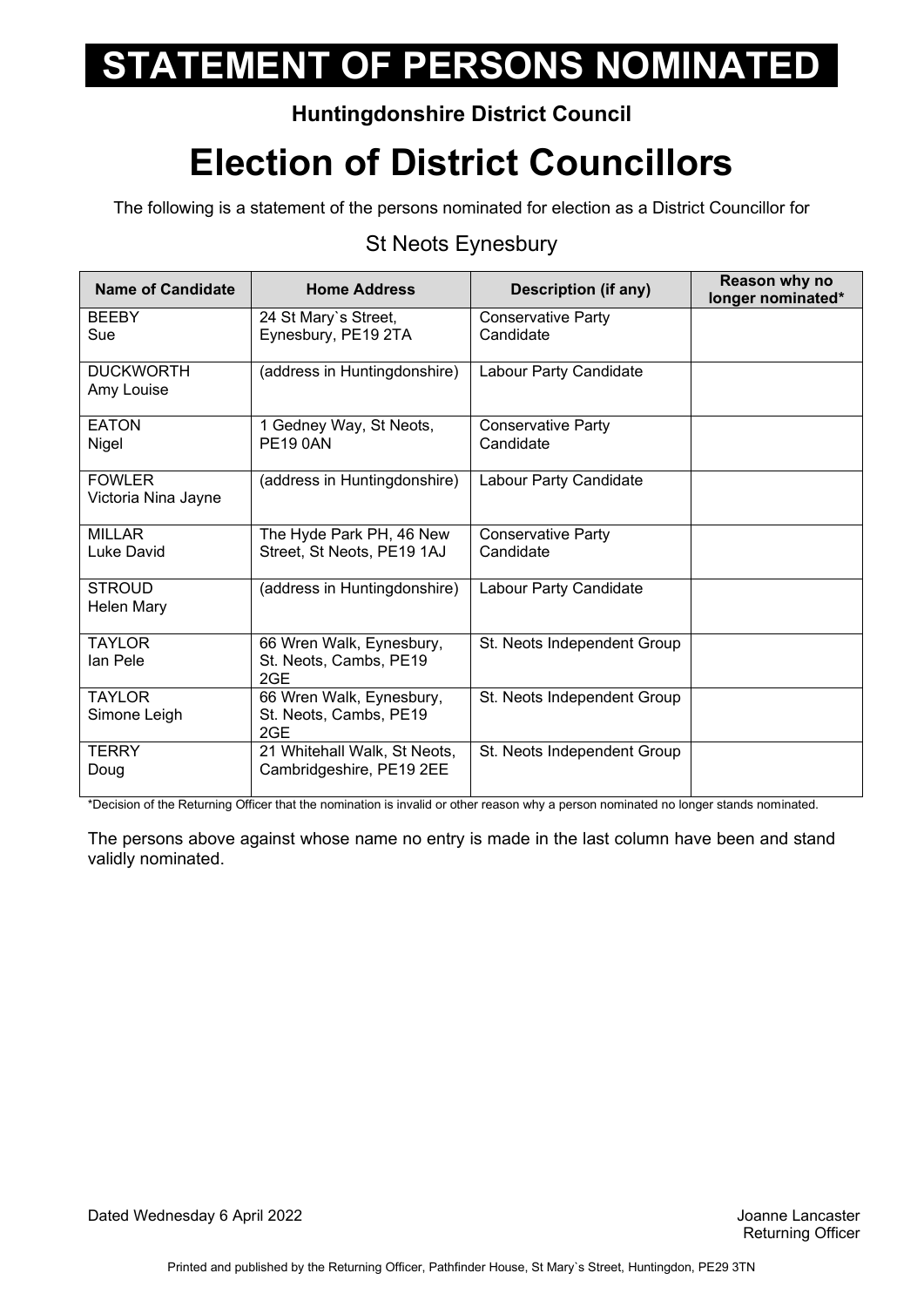### **Huntingdonshire District Council**

## **Election of District Councillors**

The following is a statement of the persons nominated for election as a District Councillor for

| <b>Name of Candidate</b>           | <b>Home Address</b>                                                     | <b>Description (if any)</b>            | Reason why no<br>longer nominated* |
|------------------------------------|-------------------------------------------------------------------------|----------------------------------------|------------------------------------|
| <b>FERGUSON</b><br>Stephen William | 9 Anderson Close, St Neots,<br><b>PE19 6DN</b>                          | Independent                            |                                    |
| <b>MATHESON</b><br>Jean Anne       | 21 Jubilee Close, Little<br>Paxton, St Neots, PE19 6QG                  | <b>Conservative Party</b><br>Candidate |                                    |
| <b>PITT</b><br>Ben                 | 17 Day Close, St Neots,<br><b>PE19 6DF</b>                              | Independent                            |                                    |
| <b>PRENTICE</b><br>Keith Ivan      | 2 Ushers Court, St Neots,<br><b>PE19 8EL</b>                            | <b>Conservative Party</b><br>Candidate |                                    |
| SLADE<br><b>Richard Andrew</b>     | (address in Huntingdonshire)                                            | Independent                            |                                    |
| <b>WHALE</b><br>Malcolm Lewis      | 57, Marbled White Court,<br>Little Paxton, St. Neots,<br><b>PE196SJ</b> | <b>Conservative Party</b><br>Candidate |                                    |

### St Neots Priory Park and Little Paxton

\*Decision of the Returning Officer that the nomination is invalid or other reason why a person nominated no longer stands nominated.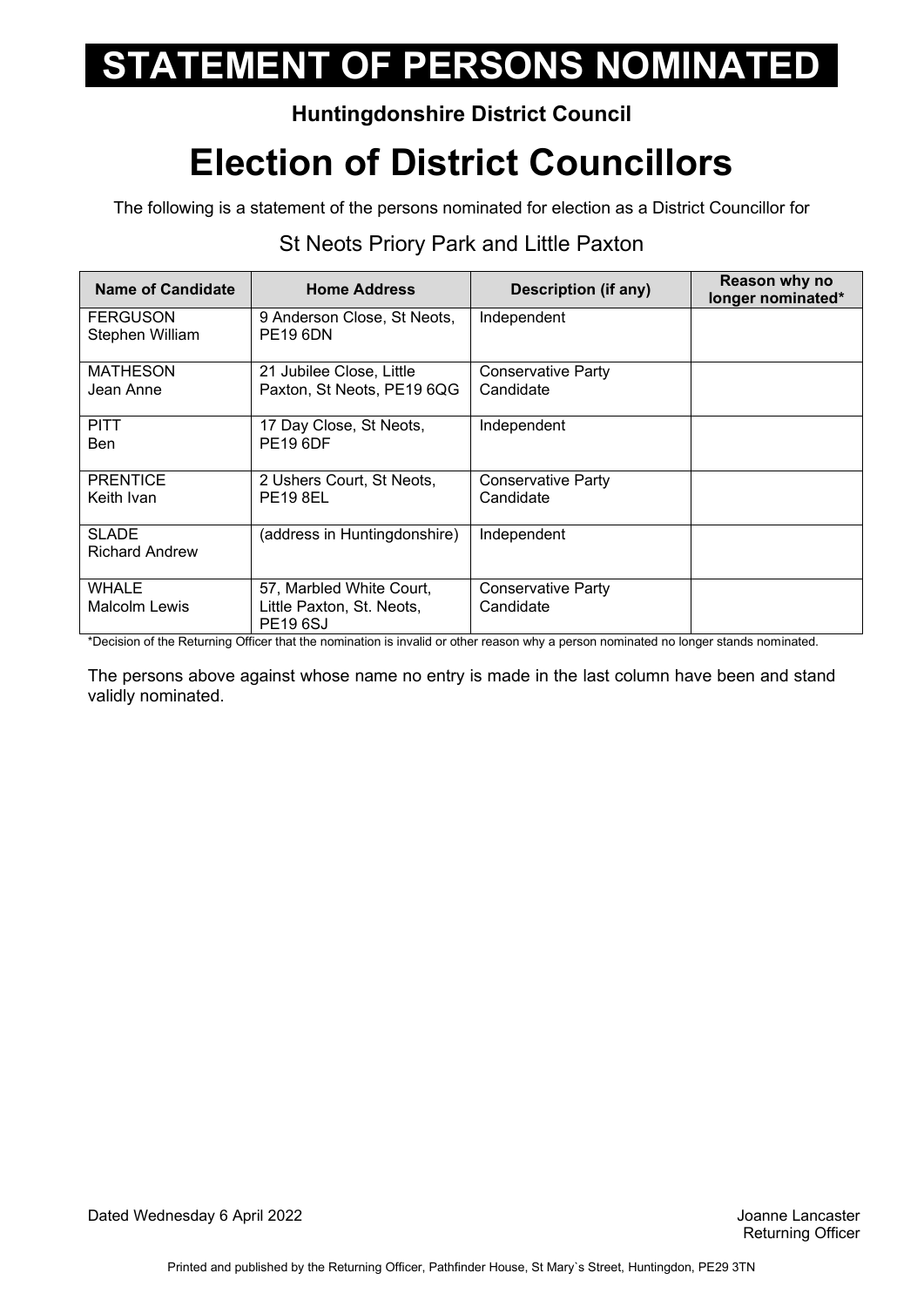### **Huntingdonshire District Council**

## **Election of District Councillors**

The following is a statement of the persons nominated for election as a District Councillor for

| <b>Name of Candidate</b>      | <b>Home Address</b>                                         | <b>Description (if any)</b>            | Reason why no<br>longer nominated* |
|-------------------------------|-------------------------------------------------------------|----------------------------------------|------------------------------------|
| ALBAN<br>Tim                  | 4 Talbot Close, Stilton,<br>Peterborough, Cambs, PE7<br>3XT | <b>Conservative Party</b><br>Candidate |                                    |
| <b>BEUTTELL</b><br>Marge      | 3 Elton Road, Wansford, PE8<br>6JD                          | Conservative Party<br>Candidate        |                                    |
| <b>BOWDEN</b><br>Robert       | (address in Huntingdonshire)                                | Labour Party                           |                                    |
| <b>COCHRANE</b><br>Margaret   | (address in Huntingdonshire)                                | Labour Party                           |                                    |
| DAVIS-MARSH<br>Rebecca Louise | (address in Huntingdonshire)                                | The Green Party Candidate              |                                    |

#### Stilton, Folksworth and Washingley

\*Decision of the Returning Officer that the nomination is invalid or other reason why a person nominated no longer stands nominated.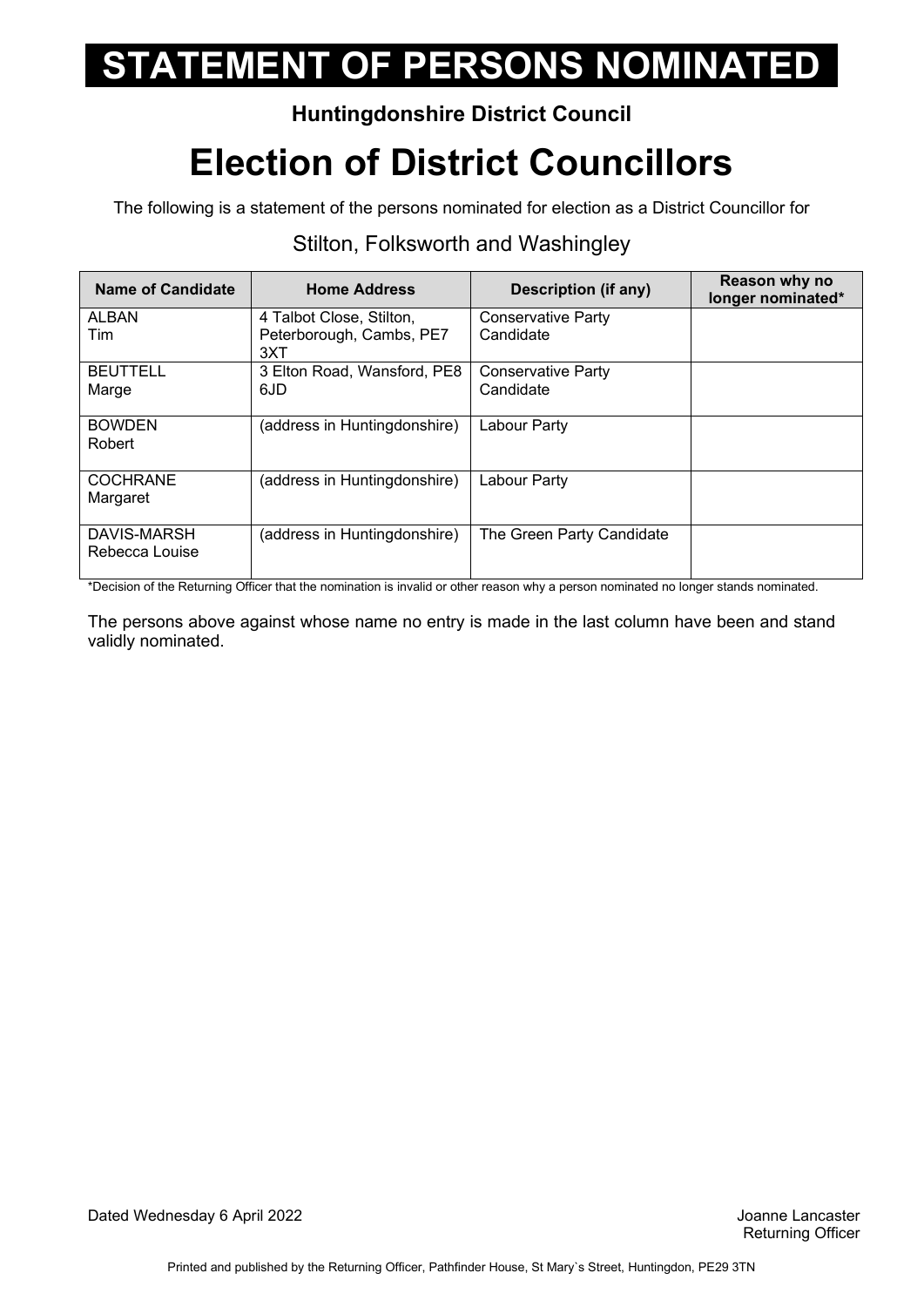### **Huntingdonshire District Council**

## **Election of District Councillors**

The following is a statement of the persons nominated for election as a District Councillor for

#### The Stukeleys

| <b>Name of Candidate</b>       | <b>Home Address</b>                                                                     | <b>Description (if any)</b>            | Reason why no<br>longer nominated* |
|--------------------------------|-----------------------------------------------------------------------------------------|----------------------------------------|------------------------------------|
| <b>BLACKWELL</b><br>Ann Mary   | 29 Burmoor Close,<br>Huntingdon, PE29 6GE                                               | Independent                            |                                    |
| <b>BROWN</b><br>Peter Randolph | 39 Hartford Road.<br>Huntingdon, PE29 3RF                                               | <b>Conservative Party</b><br>Candidate |                                    |
| <b>DIGBY</b><br>Pete           | The Cornerstone, 3 Somning<br>Close, Alconbury Weald,<br>Huntingdon, Cambs, PE28<br>4GG | <b>Conservative Party</b><br>Candidate |                                    |
| <b>MCADAM</b><br>Steve         | 23 Lake Way, Stukeley<br>Meadows, Huntingdon,<br>Cambs, PE29 6SU                        | Independent                            |                                    |
| <b>PEARCE</b><br>Phil          | 16 Wertheim Way,<br>Huntingdon, PE29 6UQ                                                | <b>Conservative Party</b><br>Candidate |                                    |
| <b>SANDERSON</b><br>Tom        | 29 Burmoor Close,<br>Huntingdon, PE29 6GE                                               | Independent                            |                                    |

\*Decision of the Returning Officer that the nomination is invalid or other reason why a person nominated no longer stands nominated.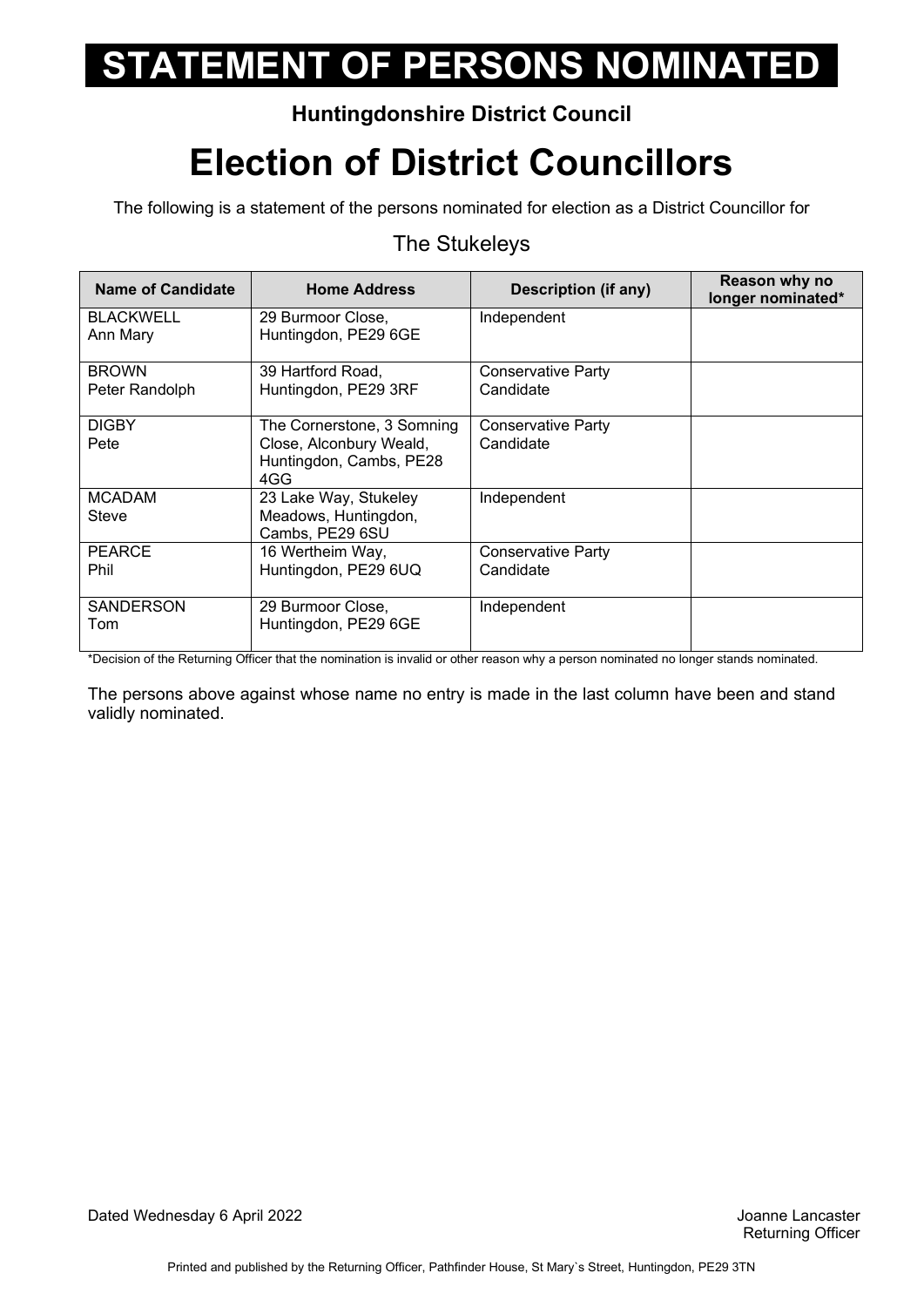### **Huntingdonshire District Council**

## **Election of District Councillors**

The following is a statement of the persons nominated for election as a District Councillor for

#### Warboys

| <b>Name of Candidate</b>            | <b>Home Address</b>                                                  | <b>Description (if any)</b>            | Reason why no<br>longer nominated* |
|-------------------------------------|----------------------------------------------------------------------|----------------------------------------|------------------------------------|
| COSTELLO<br>Adela Eva               | 3 Church Close, Ramsey<br>Forty Foot, Huntingdon,<br>Cambs, PE26 2YJ | <b>Conservative Party</b><br>Candidate |                                    |
| <b>LOWE</b><br><b>Charlotte Ann</b> | (address in Huntingdonshire)                                         | <b>Conservative Party</b><br>Candidate |                                    |
| <b>NTUK</b><br>Ambrose              | (address in Huntingdonshire)                                         | Labour Party                           |                                    |
| <b>RAMSBOTTOM</b><br>lain.          | (address in Huntingdonshire)                                         | Labour Party                           |                                    |
| <b>WATSON</b><br><b>Beth Anne</b>   | (address in Huntingdonshire)                                         | The Green Party candidate              |                                    |

\*Decision of the Returning Officer that the nomination is invalid or other reason why a person nominated no longer stands nominated.